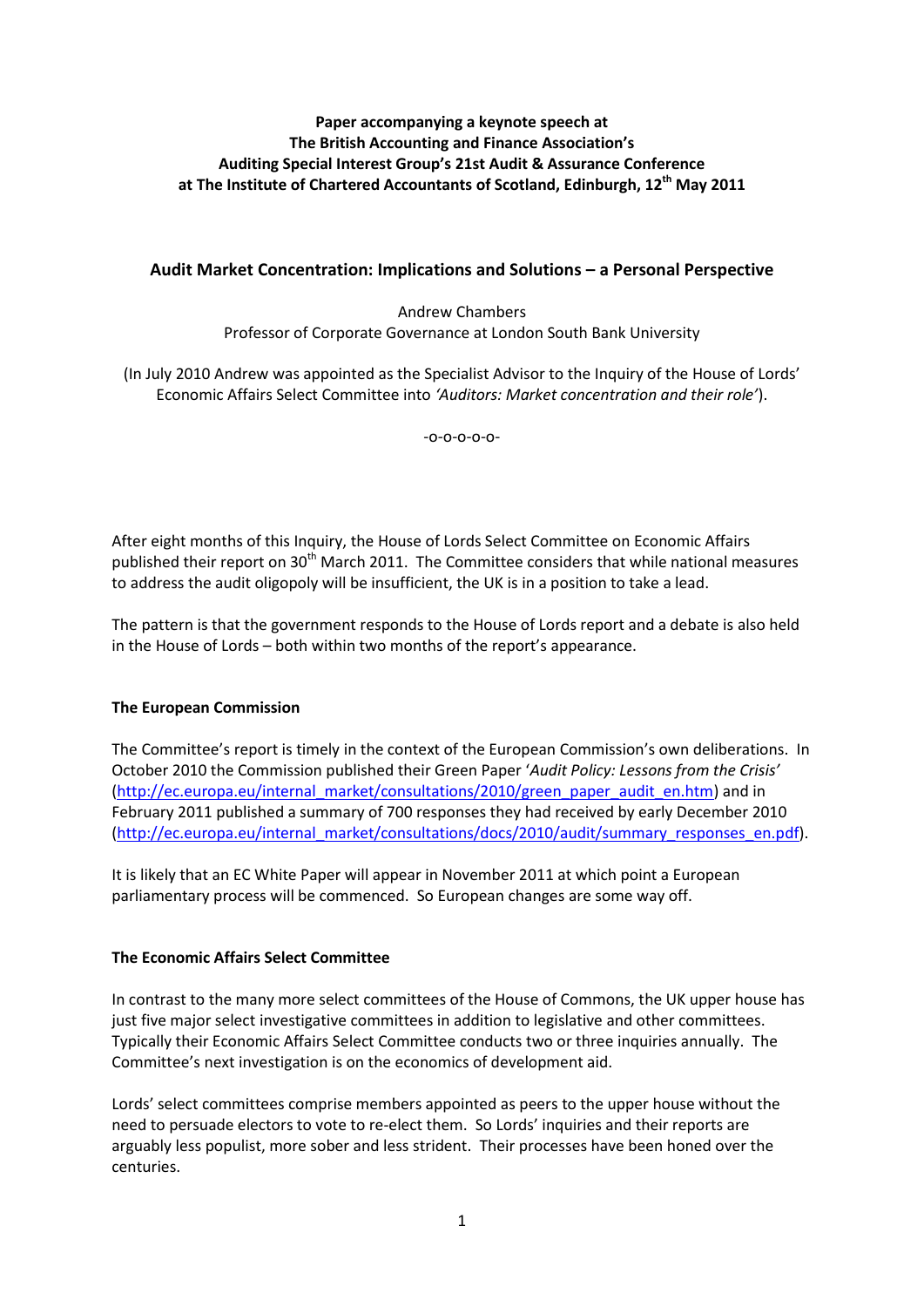In the case of Economic Affairs, the Lords Select Committee comprises members with a wealth of business acumen, including large company board and audit committee experience. Indeed two members of the committee excused themselves from this Inquiry due to being conflicted as independent non-executive members of the boards of large accounting firms. $1$  In addition, senior government ministerial experience is well represented for instance by Lord MacGregor (the committee's chair), Lord Lawson and Lord Forsyth.

### **The process and the record**

**.** 

The Inquiry 'opened its doors' in July 2010 with a 'Call for Evidence' listing a number of questions on which the Committee intended to seek answers [\(http://www.parliament.uk/documents/lords](http://www.parliament.uk/documents/lords-committees/economic-affairs/auditors/cfeauditors20100727.pdf)[committees/economic-affairs/auditors/cfeauditors20100727.pdf\)](http://www.parliament.uk/documents/lords-committees/economic-affairs/auditors/cfeauditors20100727.pdf). Then, between October and January, fourteen public Inquiry hearings were held in a committee room within the House of Lords, to each of which a particular group of typically three to five witnesses was invited to answer questions put by the committee. These public hearings were held with academics, 'Big 4' firms, 'mid-tier firms', professional bodies, regulators, companies, investors, internal audit and audit committee representatives, government departments and others.

It is no accident that the Committee often commences with a hearing from academics. At their best, academics can be expected to have objective insights uncoloured by vested interests. Even at their worst when they play to the gallery and delight to surprise, they may highlight issues worth delving into as the Inquiry develops.

The hearings were all webcast and a verbatim transcript of each was checked with the witnesses and placed on the Committee's website. Volume II of the Report (30<sup>th</sup> March 2011, HL Paper 119-II, ISBN 978 0 10 947325 8, £27.50; also at

[http://www.publications.parliament.uk/pa/ld201011/ldselect/ldeconaf/119/11902.htm\)](http://www.publications.parliament.uk/pa/ld201011/ldselect/ldeconaf/119/11902.htm) includes all of this text, reminiscent in style to Hansard, as well the written evidence submitted in connection with these public hearings. It is 378 densely packed large format pages of evidence – an invaluable mine of information for future researchers. Much other evidence submitted to the Inquiry by individuals and parties who did not provide oral testimony is also on the website at <http://www.parliament.uk/documents/lords-committees/economic-affairs/auditors/auditorswe.pdf> though not printed in hard copy format.

As an economy measure, it is intended that this is the last parliamentary Inquiry to publish evidence in hard copy form (Volume II of this Report): in future it will appear on the website only.

Volume 1 is the report itself  $(30<sup>th</sup>$  March 2011, HL Paper 119-I, ISBN 978 0 10 847326 5, £13.50; also a[t http://www.publications.parliament.uk/pa/ld201011/ldselect/ldeconaf/119/11902.htm\)](http://www.publications.parliament.uk/pa/ld201011/ldselect/ldeconaf/119/11902.htm). It runs to 74 large format pages. Its first paragraph is striking:

"In 1849 a Select Committee of the House of Lords inquired into *Audit of Railway Companies*. Its report is credited with helping establish the audit profession; certainly by 1872 the Great Western Railway had an external auditor (Mr Deloitte) and an audit committee."

<sup>1</sup> The largest audit firms now have independent non-executive board members, per the FRC's *Audit Firm Governance Code* [\(http://www.frc.org.uk/documents/pagemanager/frc/The%20Audit%20Firm%20Governance%20Code.pdf.pdf\)](http://www.frc.org.uk/documents/pagemanager/frc/The%20Audit%20Firm%20Governance%20Code.pdf.pdf)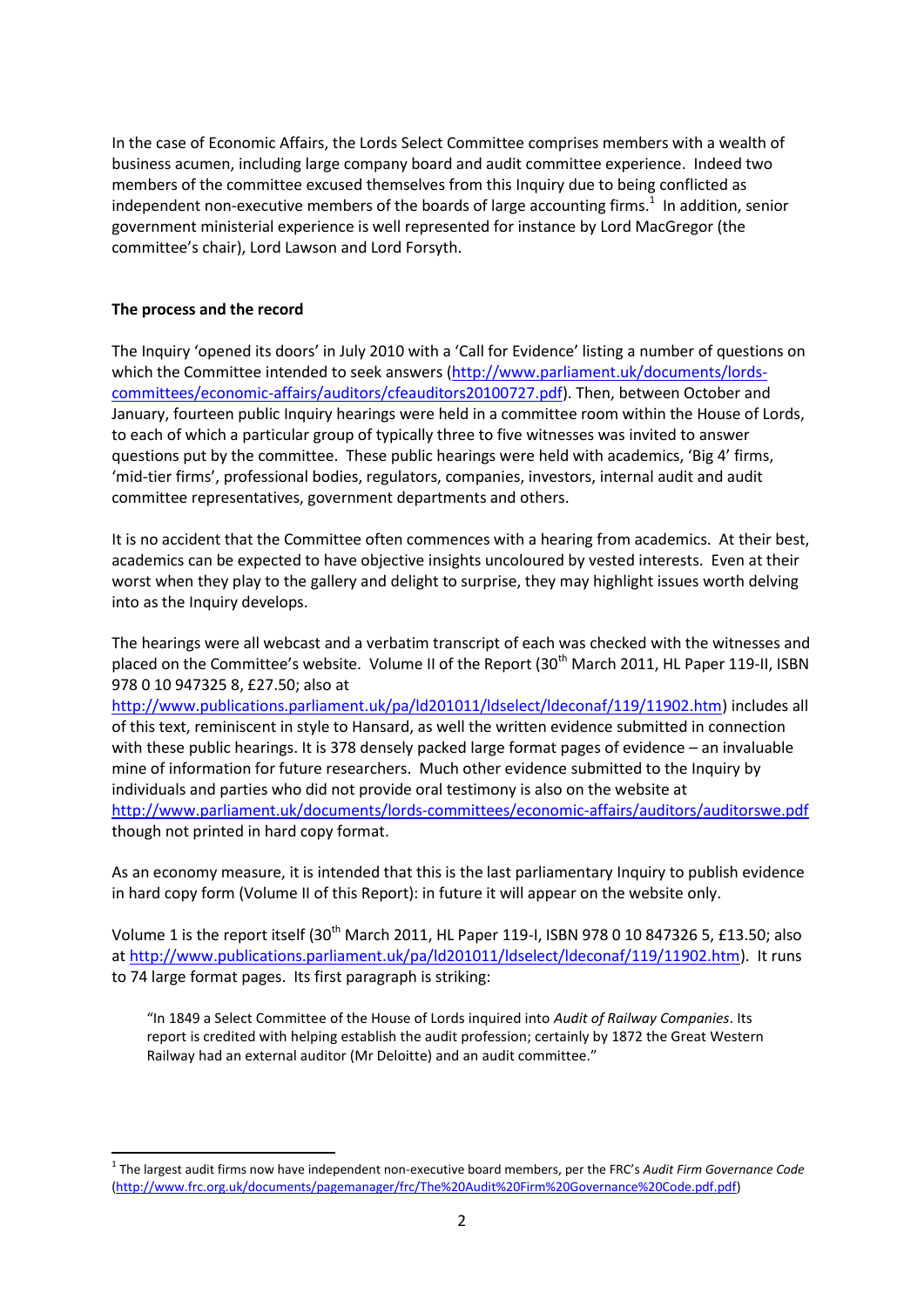### **Evidence-based**

For a committee so steeped in history and with so much relevant personal experience amongst the committee members it is impressive that their report follows strongly the contemporary idiom of being evidence-based. Hardly any assertion is made in their report which is not cross-referenced to evidence provided to the committee. The evidence varied between being empirical, factual and the opinion of experts.

### **Conclusions and recommendations**

The Committee's conclusions and recommendations are at Chapter 7 of their report. Earlier chapters pick out in bold print the material which ends up in Chapter 7. Appendix 3 is a useful, virtually complete list of measures suggested to the Inquiry to deal with the issues being addressed, including the measures the Inquiry did not adopt as recommendations.

Shortly before the Committee's report appeared the Office of Fair Trading made a pre-emptive strike by trailing a very limited OFT Inquiry into restrictive covenants that oblige companies to use a 'Big 4' firm as auditor. While the Committee recommends against these covenants, they also make the much more major recommendation that large firm oligopoly should be investigated *in detail* by the OFT with a view to an Inquiry by the Competition Commission. The OFT has in the past resisted a comprehensive investigation, citing the desirability of allowing the 2007 recommendations of the FRC's Market Participants' Group, intended to alleviate the situation, to work their way through. There is now general agreement, as the FRC's fifth progress report makes plain, that these recommendations have made little difference ( June 2010, [http://www.frc.org.uk/publications/pub2289.html\)](http://www.frc.org.uk/publications/pub2289.html).

### **Taking over the competition**

 $\overline{a}$ 

Of course, the committee noted that the opportunity for 'non-Big 4' firms to grow bigger is limited if the 'Big 4' take over firms just below them in ranking. It is a moot question as to whether this is competitive or anti-competitive behaviour. For instance the fifth and sixth largest audit firms in Brazil have just fallen prey to two of the 'Big 4', depriving BDO and Grant Thornton of their Brazilian network partners.<sup>2</sup> Networks take time and effort to build. In France three of the top six firms have been absorbed by the Big 4 with the fifth largest (Mazars) holding out against takeover.<sup>3</sup> The contention that the French requirement for large companies to have joint auditors has failed to significantly widen choice in the audit market must in part at least be a consequence of this strategy by the 'Big 4'. The Committee recommends that if joint audits<sup>4</sup> were to be required in the UK, it should also be a requirement that one of the auditors should be a 'non-Big 4' firm.

<sup>2</sup> In 2010, Terco, the Brazilian Grant Thornton firm, joined forces with Ernst & Young (*International Accounting Bulletin*, August 2010). In 2011 BDO's member firm in Brazil defected to KPMG. BDO's CEO Jeremy Newman said: 'We are concerned that when one firm looks to dominate it reduces choice for clients and leaves the market worryingly dependent on just a few players. BDO will be lodging an objection to this deal with the Brazilian competition authorities.' (*Accountancy Age*, 214Mar11).

 $3$  BDO Marque Gendrot acquired by Deloitte in 2006; BDO was at that time the 6th largest audit firm in France with interesting listed clients in joint audits. Salustro acquired by KPMG in 2004; Salustro was at the time the 6th largest audit firm in France with a very enviable portfolio of listed audit clients, including a number listed in the CAC40 index. Calan Ramolino in 1997 acquired by Deloitte in 1997: Calan Ramolino was at the time the 6th largest audit firm in France with 60 listed audit clients.

 $4$  With a 'joint audit' both audit firms are jointly and severally responsible for the complete audit report and opinion, although they share out the work between them to the extent that this is possible under a joint audit. Under a 'shared audit' joint responsibility is not so complete.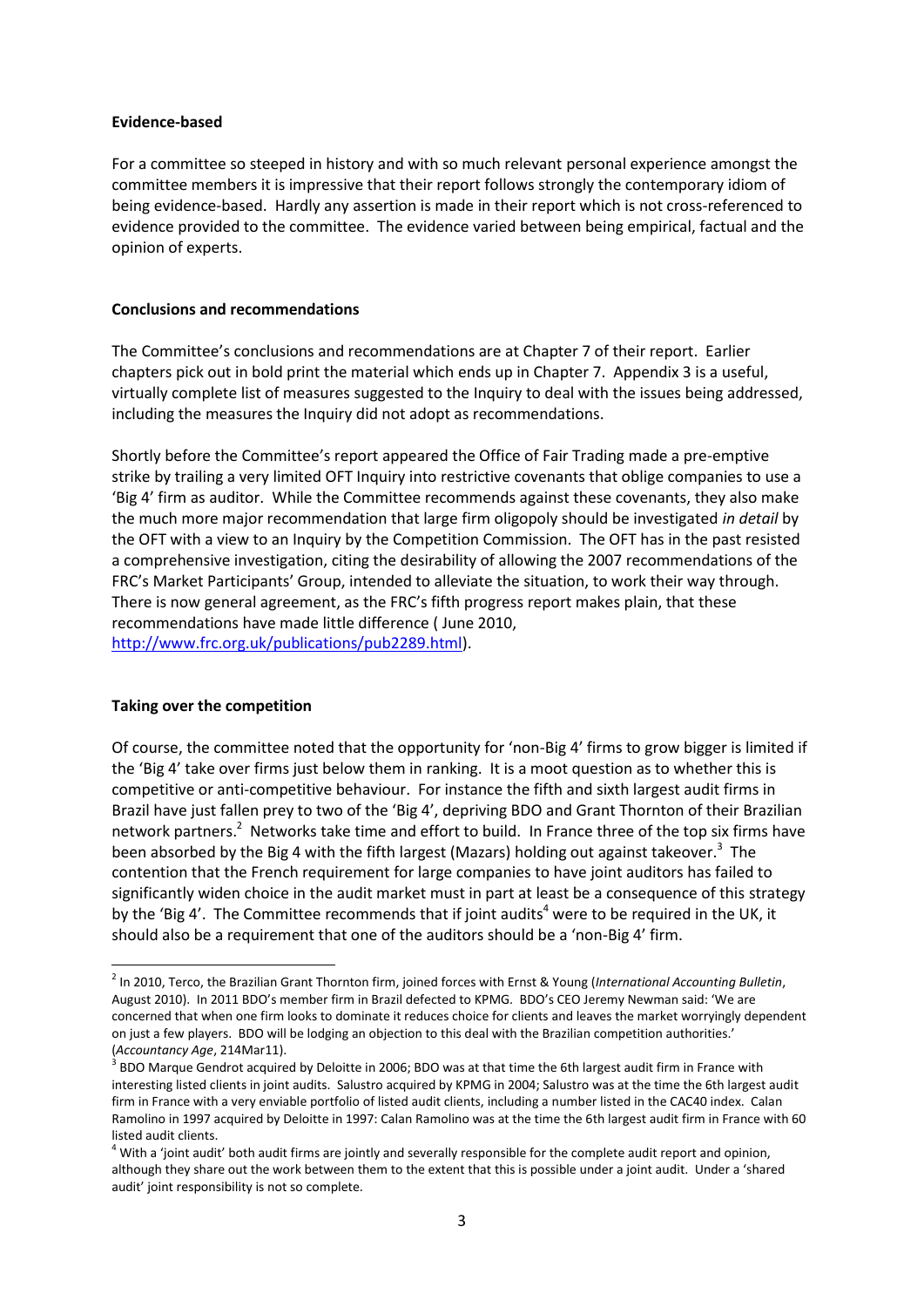### **The key is in the profession's hand**

Appendix 3 of the Select Committee's report lists most of the measures suggested to the Inquiry including those not adopted by the Inquiry in the form of Inquiry recommendations. One of them reads as follows:

## **"Appeal to the Big 4 as professional entities to put the public interest first and voluntarily break up their firms to form a Big 4 or Big 8.**

"The quid pro quo for society ceding monopoly rights to practise and other privileges, is that professionals place the ideal of public service above other considerations. A clear ultimatum, time-defined, might be set for the Big 4."<sup>5</sup>

This suggestion was not developed by the Inquiry into an Inquiry recommendation. I trust it was not because the Inquiry thought they would be whistling in the wind. It is surely the most appropriate approach that should be taken. Might it not be feasible to appeal successfully to the better nature of the professionals within the 'Big 4' to do the decent thing in the public interest? This would avoid the need for referral to the Competition Commission, or to the Competition Directorate of the EU and thus avoid any subsequent requirements that might then be imposed on the existing large firms. It would allow the large firms a much greater degree of control over the process to be followed and the format of the large firms that would emerge. It would utlilise the understanding of the 'Big 4' firms to engineer an optimal solution at minimal cost. It would deal most effectively with the desirability that change is implemented globally. It would modify the behaviour of clients who at present are said to most frequently demand the services of the 'Big 4'. Total fee income per partner would remain unchanged. It may be that the annual rewards of the top partners might be ameliorated to some extent since they would be running smaller, though still very large, businesses. There would be some extra costs as economies of scale in 'back office' and technical functions would not be as great as at present. Weighed against that are the efficiency gains that would be encouraged through greater competition between the larger number of large firms that would emerge. The firms would regain the goodwill of society as they would be seen to be placing their duties as professionals above the pursuit of profit maximisation.

References to the hallmarks of a profession are given later in the section of this paper which suggests ideas for further research.

## **International networks**

'Non-Big 4' firms disputed to the Inquiry that they were incapable of auditing multi-national companies, or that they lacked access to sufficient capital to enable them to do so. Several of them have developed international networks. It is worth noting that even the 'Big 4' are quite loose networks of national partnerships across the world. Some will recall that Arthur Andersen espoused a 'one-firm' philosophy, but following their collapse their different national partnerships went their separate ways.

**.** 

 $<sup>5</sup>$  Appendix 3, item 31, p65.</sup>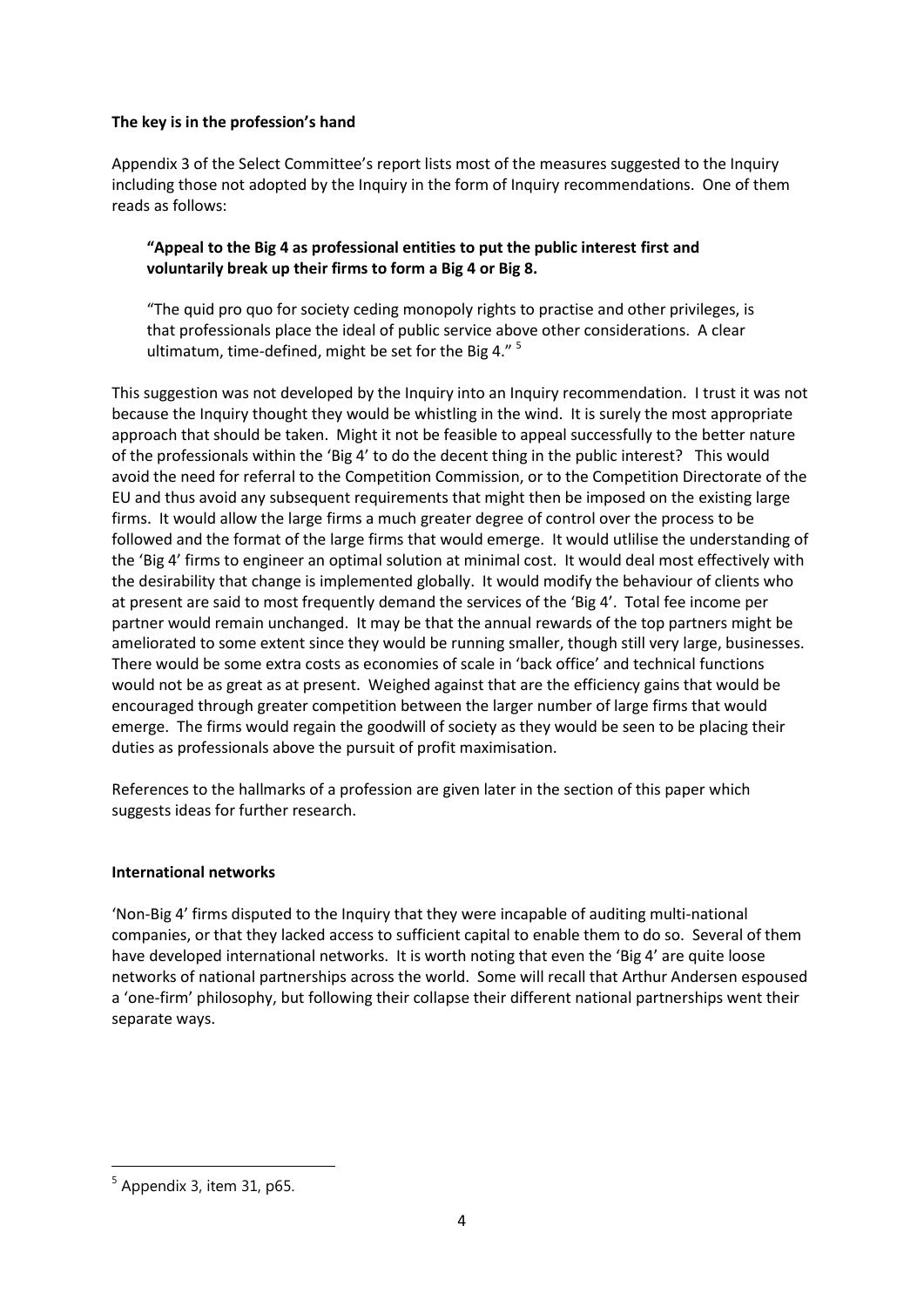### **The UK oligopoly**

The 'Big 4' currently audit 99 of the FTSE 100 companies: only Randgold, the gold mining company whose spectacular rise has propelled them into the FTS100, has another auditor in BDO. The Big 4 also audit 240 of the FTSE 250. The problem of market concentration is even more acute than this as there are several sectors, including UK banking, where only three of the 'Big 4' are active auditors. There is general concern about the systemic risk should one of the 'Big 4' exit the audit market, as already companies wishing to use a 'Big 4' firm for audit or other work can find there is insufficient choice when one or more of those firms are conflicted.

The Committee noted that large companies change their auditors about once every 48 years and tender the audit about three times as frequently. While the 'Big 4' argued that competition is fierce, competition occurs rarely. As a consequence, arguably auditors develop too cosy a relationship with management. Barclays Bank has not changed their auditors since incorporation over 100 years ago. Views expressed to the Inquiry varied as to whether the audit improved when the auditor changed: Paul Lee (Hermes and the FRC's Auditing Practice Board) disagreed with the perspective that changing an auditor reduces quality<sup>6</sup> but there was wide agreement that tendering and changing auditors could be costly. The Committee stops short of recommending mandatory rotation of auditors but does recommend periodic tendering of the audit and an informative audit committee report explaining the choice of auditor including any decision to retain the same firm.

### **A financial statements insurance approach**

One witness suggested that a solution to the problems of audit market concentration would be to introduce an alternative audit market. The only alternative suggested to the Inquiry came from Professor Michael Maenelli<sup>7</sup> who referred to Professor Joshua Ronen's work on financial statements insurance (FSI) as an alternative.<sup>8</sup> While the Committee stopped short of recommending FSI, their Report does discuss it in two places. Under FSI the audit committee (with the approval of its shareholders) would choose to approach an insurer to quote to cover the reliability of the financial statements which would otherwise be subject to a conventional audit. By arrangement, FSI could cover additional assertions made by management beyond those currently embraced by the conventional audit. The financial limit of FSI cover, on behalf of those who might sue, would be at least equal to any cap on auditor liability which might be introduced, but could be higher by arrangement. As with other forms of insurance, the insurer would be likely to review the company and set conditions before providing the cover: this review might be done by the insurer's staff or by a firm of accountants chosen from a panel approved by the FRC. The insurance premium and the limit of the cover would be published. Then the insurer would appoint an auditor, also from the approved list, whose scope of work would be determined by the degree of risk that the insurer was willing to bear. Since the board and management would have no influence over the choice of auditor, better alignment with the interests of the shareholders would be achieved, it is argued. If the company failed this audit, it would have two options for the following year: first, to revert to a conventional audit; or to renegotiate the FSI cover. When a claim was made against an FSI policy it would be assessed by an arbitration process.

The Committee does not recommend capping the liability of auditors as applies, for instance, in Germany where the cap is set at  $\epsilon$ 4m. I believe the Committee was not minded to pander to the profession in this way, at a time when the committee was so unimpressed by the profession's

 $\frac{1}{6}$ Q418

 $^7$  Of Z/Yen and LSE and a member of ACCA's Corporate Governance & Risk Management Committee.

<sup>8</sup> Joshua Ronen (2010), *Corporate Audits and How to Fix Them*, Journal of Economic Perspectives, Volume 24, Number 2.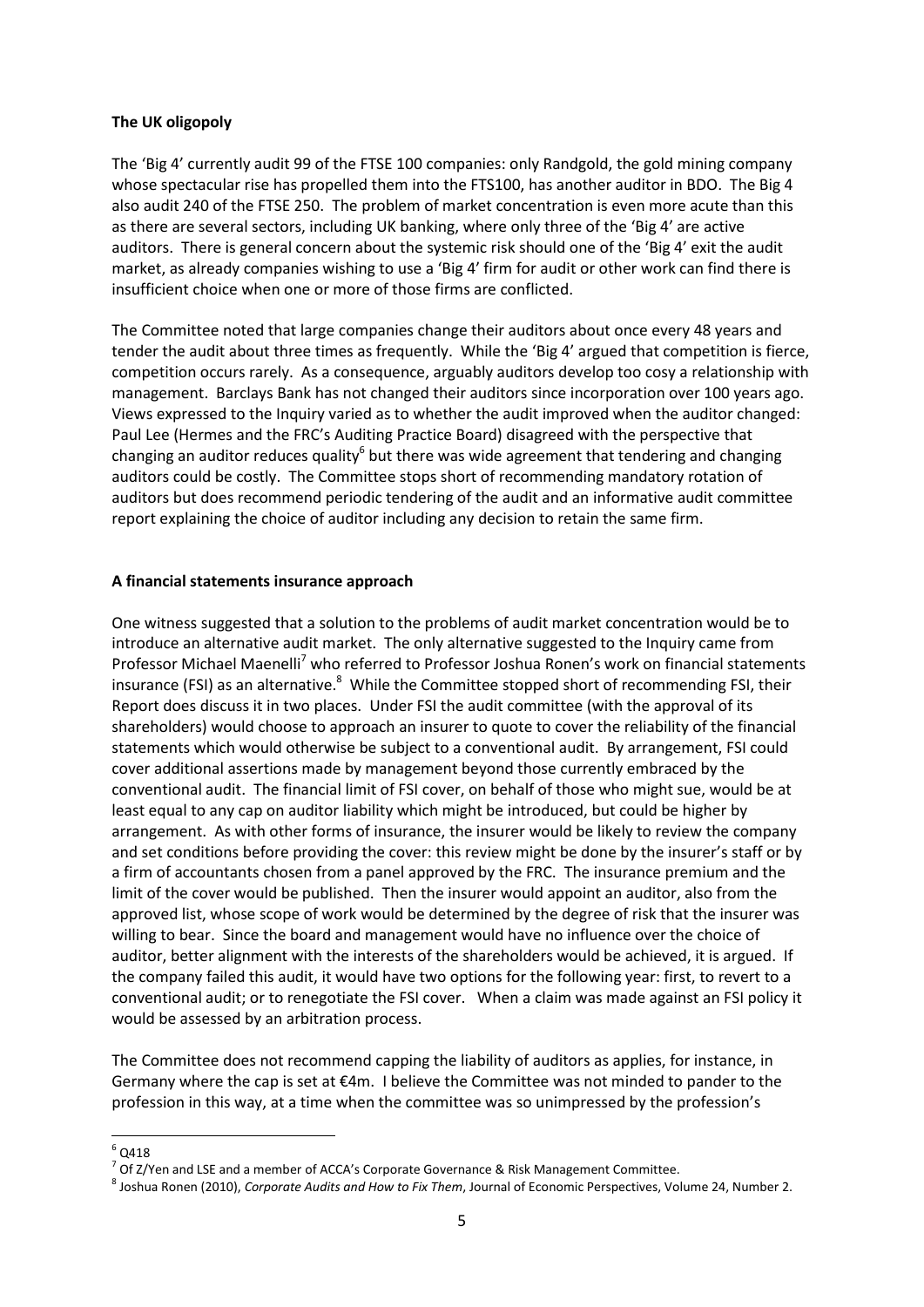current performance. Against this, a cap might encourage smaller firms to be willing to audit larger companies. It might also encourage the audit profession to extend the assurances they are willing to give beyond the audit of the financial statements. It might serve to reduce the cost of audit. While the 2006 UK Companies Act allows that auditor liability can be negotiated contractually, this rarely if ever occurs at the level of large company audits as clients don't see the point of conceding on liability. Alternatives to contractual liability have been suggested over the years. Proportionate liability (where liability is apportioned between the various parties held to be culpable, including the directors and auditors) has the disadvantage of leaving the scale of the audit firm's liability uncertain until the court case is concluded.

### **Board risk committees**

Perhaps predictably there is a greater propensity of 'Big 4' firms to support measures that generate more fee income, and vice versa. While the Committee was mindful of the risk of piling costs on UK plc, it supported the Walker<sup>9</sup> recommendation that banks and other 'systemic' entities should have board risk committees. The FRC suggested, and the Committee recommends, that outside advice to board risk committees should be obtained from a party other than the company's external auditors so as to encourage the use on 'non-Big 4' firms by large companies. Mr. Griffith-Jones of KPMG told the Inquiry that 'to mandate the auditors out of the loop because the risk advisors have to be, as it were, not the auditor would be a mistake; we need to be careful with the definitions we use. ...'<sup>10</sup> One was immediately put in mind of the wriggle room in the intricate wording in the Auditing Practices Board's Ethical Standards for Auditors which has been used to justify auditors providing non-audit services such as internal auditing for their audit clients, as with KPMG's work on behalf of Rentokil Initial. The 'small print' does indeed matter. During the press conference launching the report, the Committee chairman suggested that the 'Big 4's' time in front of the Committee was not their finest hour.

### **Bank audits and IFRS**

The Inquiry morphed to pursue a line of enquiry that had not been anticipated initially. Their concern as to whether auditors had failed in their audit of banks in the lead up to the financial crisis, led the Inquiry to examine the suitability of IFRS. The prize of financial statements being prepared on the same basis globally is attractive to international investors and others.

The Committee heard that IFRS had replaced 'prudence' by 'neutrality' and their recommendation is that 'prudence' should be reasserted as the guiding principle of audit.<sup>11</sup> The Committee also learnt that IFRS 39 disallows provision for expected losses<sup>12</sup> and thus increases reporting volatility, and that 'mark to market' or 'mark to model' allows profits to be exaggerated and to be taken even though unrealised – potentially leading to excessive distributions and excessive bonuses. The Committee

**.** 

<sup>&</sup>lt;sup>9</sup> A review of corporate governance in UK banks and other financial industry entities, (November 2009, <u>http://www.hm-</u> [treasury.gov.uk/d/walker\\_review\\_261109.pdf\)](http://www.hm-treasury.gov.uk/d/walker_review_261109.pdf)

<sup>10</sup> Q256

<sup>&</sup>lt;sup>11</sup> Some have queried whether the Lords' report should have linked 'prudence' to accounting standards rather than to audit. I believe the point that the Committee is making is that they consider prudence should be reasserted as the guiding principle of accounting standards but that, even if it is not, the auditor's true and fair override should always apply the principle of prudence. Concern was expressed to the Inquiry that audit had become too much of a box-ticking exercise of compliance with financial reporting standards, with too little regard for substance over form and too little scope for the application of auditor scepticism. The Inquiry heard that the FRC had taken advice from a financial QC whose opinion was that IFRSs 'fairly present' (IAS 1) is the same as 'true and fair' under UK GAAP.

 $12$  IAS 39 says 'losses no matter how likely are not recognised'.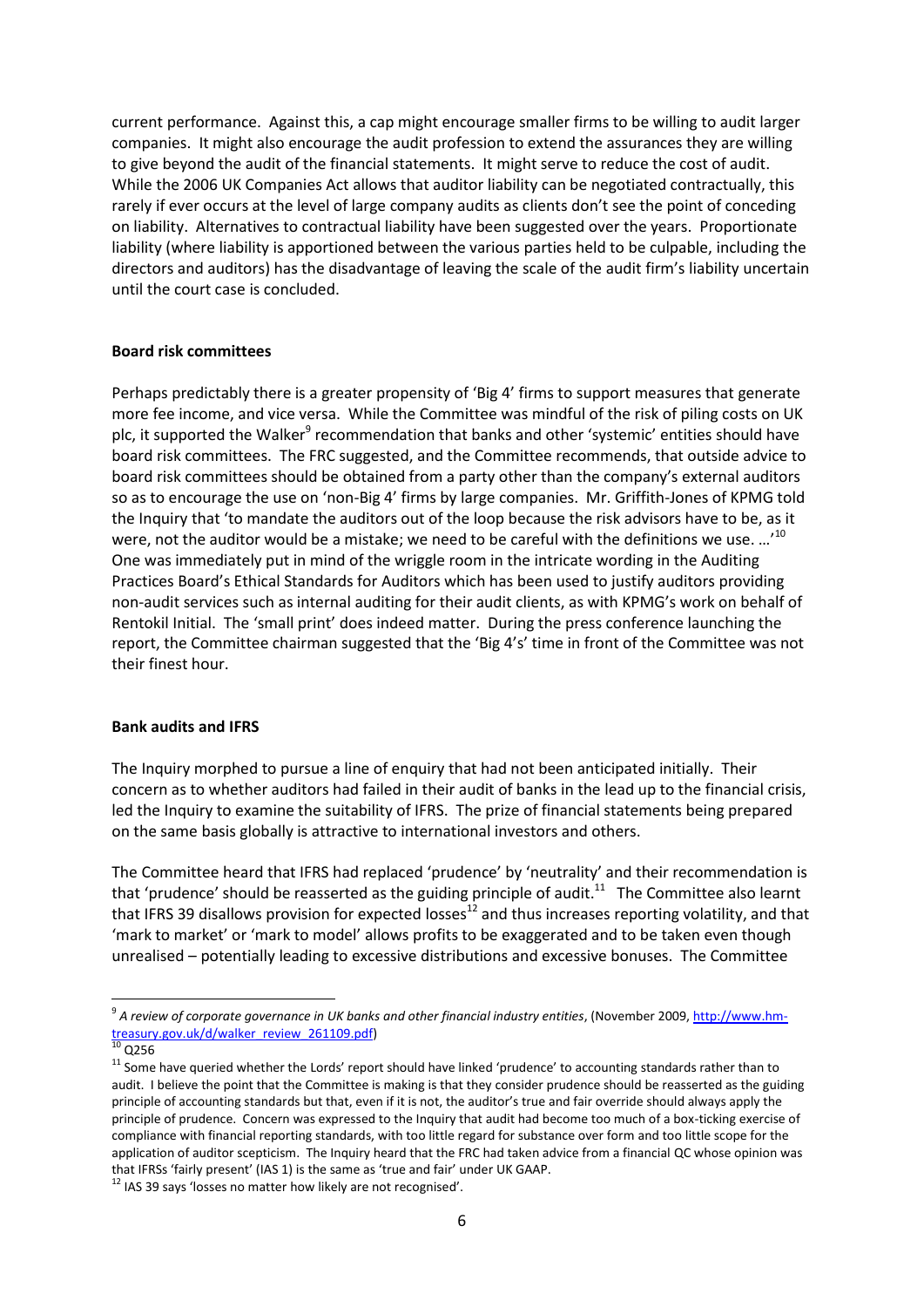learnt that these issues were particularly evident in banks and other financial institutions, and was told that IFRS was thus a contributory factor in the development of the global financial crisis. The 'Big 4' and others disputed this, pointing out that the US suffered from the crisis though they have not adopted IFRS, whereas Australia under IFRS had not suffered similarly. However, IFRS have been developed with a view to alignment with US GAAP; and there were other reasons apart from IFRS why Australian banks escaped the worst consequences of the global financial crisis, including their much tighter bank regulation.

The Committee is recommending that further roll out of IFRS in the UK should be delayed until the concerns have been resolved. In effect, the Committee desires to preserve UK GAAP as a fall back in case IFRS falls flat on its face. It is also true that UK GAAP has already converged with IFRS, for instance by the UK's adoption of IFRS 39 within FRS 26, but currently it would not too late to reverse the IFRS roll out.

IASB<sup>13</sup> is working on a revision of IFRS 39 (to be IAS 9) which will allow accounting for expected losses, but the Inquiry was told that this would not be applied before 2015.

Concerns were also expressed about the accountability of IASB to its stakeholders and how appointments are made to IASB bodies. The Committee has expressed general concern about the complex, unwieldy structure of the accounting and auditing profession and its regulation, asking for government action if there is not rapid progress towards rationalisation. Just one aspect of this is the presence of six separate main professional accounting/auditing bodies in UK and Ireland: one witness drew attention to the positive competitive aspects of this plurality.

The Committee seemed to be rather shocked at the modest scope of the going concern concept. So long as there is a reasonable expectation that the company will be in business next time the auditors report to the shareholders, then there is no case for a going concern qualification. So, even if the current shareholders are expected to lose everything, so long as the business will continue (for instance under different ownership) it may be regarded as a going concern. Since the auditors report to the shareholders, the Committee seemed to find this surprising. While 'the company' was originally 'the company of shareholders', this situation is one consequence of companies having a separate corporate identity to that of the shareholders and calls to question the value of the auditor's report to the shareholders who commission it. The assurances the auditors of banks received from Lord Myners, then a government minister, about the government supporting the banks were sufficient to allow the auditors to accept that their bank clients were going concerns at the end of  $2008.<sup>14</sup>$ 

The Committee's report considers auditors were complacent. It also considers auditors were derelict in duty, but not with respect to going concern – although the report is critical on that too. The relevant paragraphs in the report read:

'We do not accept the defence that bank auditors did all that was required of them. In the light of what we now know, that defence appears disconcertingly complacent. It may be that the Big Four carried out their duties properly in the strictly legal sense, but we conclude that, in the wider sense, they did not do so.'<sup>15</sup>

and

<sup>&</sup>lt;sup>13</sup> The International Accounting Standards Board sets International Financial Reporting Standards.

 $14$  Q466

<sup>15</sup> Para 198 and 142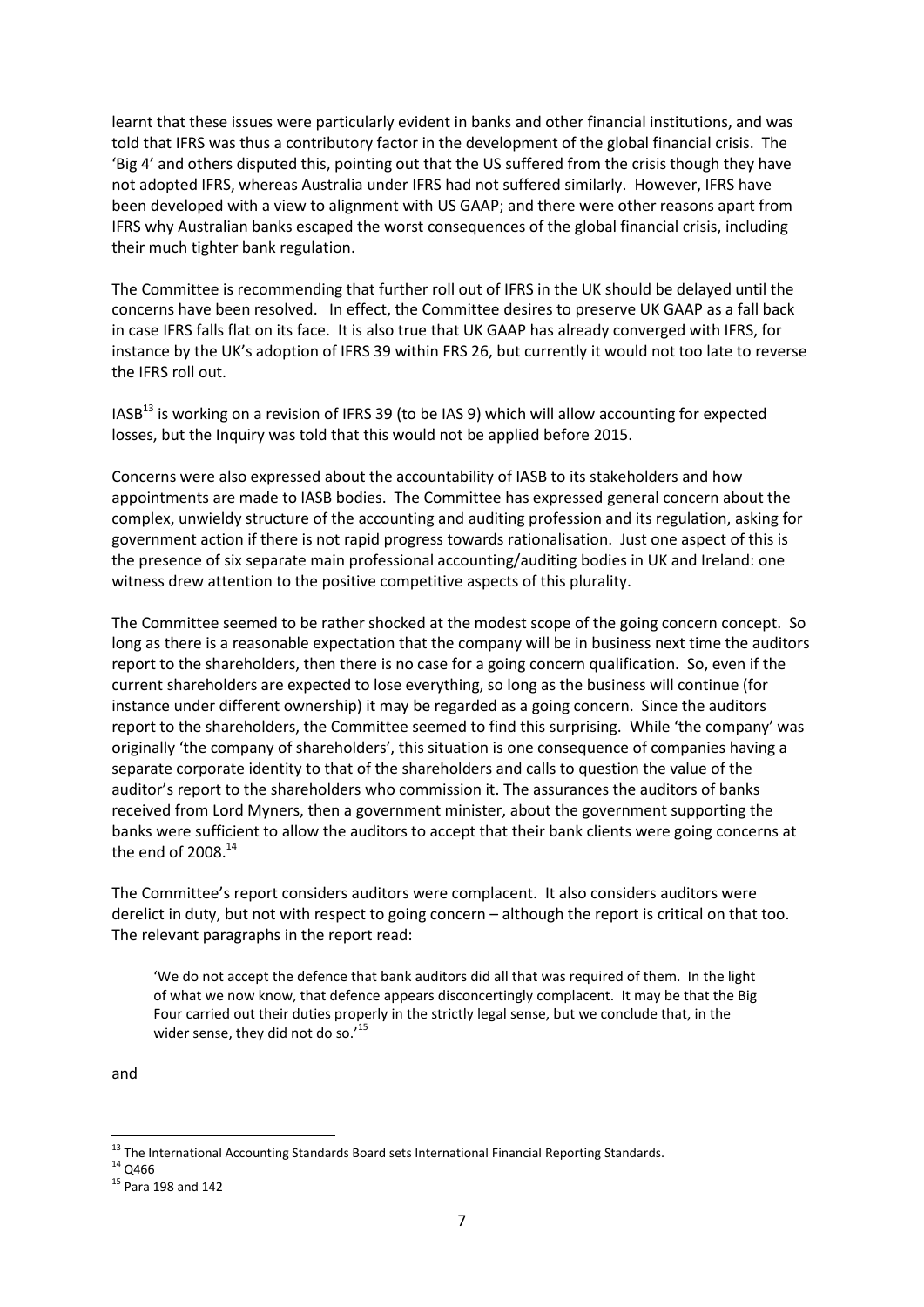'We regard the recent paucity of meetings between bank auditors and regulators, particularly in a period of looming financial crisis as a dereliction of duty by both auditors and regulators.<sup>11</sup>

Was it a slip of the tongue for Michael Izza, chief executive of ICAEW, to respond to the House of Lords report in these terms:

"We do not accept that auditors contributed to the severity of the financial crisis. They did the job that they were expected to do: provide an audit opinion on banks' financial statements."<sup>17</sup>

We have seen that their lordships conceded that auditors may have carried out their duties in a strictly legal sense, but the concept of 'expectation' is loaded with meaning in an auditing context and, particularly with respect to the financial crisis, it is a bold person who can aver that there was no audit expectations gap.<sup>18</sup>

### **Internal audit**

We end with a note on internal audit. The Chartered Institute of Internal Auditors were very effective witnesses to the Inquiry although the Committee's report makes little mention of internal auditing. The Committee has however adopted advice of CIIA and others that internal audit services should not be provided by the company's external auditors.<sup>19</sup> The Committee also recommends that tax advisory services should not be provided by the external auditor. The CIIA explained that their opposition to making internal audit mandatory was to do with their desire to align themselves with the UK principles-based 'comply or explain' approach.<sup>20</sup> The Committee stopped short of recommending that no non-audit services should be provided by external auditors, or that 'pure' audit firms should be created.

It is pertinent to ask why CIIA's very strong written and oral testimony, led by Dr. Ian Peters (CEO of CIIA) and Dr. Sarah Blackburn (past president) who appeared as witnesses alongside Lord Sharman on 14<sup>th</sup> December 2010, impacted only marginally on the Committee's report. Indeed that is a question which has been put to me repeatedly.

Before addressing the question directly, it must be said that it is reminiscent of the earlier failure of internal audit to feature significantly in the 2009 report of the Walker Review. Internal audit

'Audit expectation-performance gap':

<sup>1</sup>  $16$  Para 201 and 161

<sup>&</sup>lt;sup>17</sup> Reported widely, for instance in *The Times* (31<sup>st</sup> March 2011), p53.

<sup>18</sup> Liggio, C.D. (1974): The Expectation Gap: The Accountant's Legal Waterloo, *Journal of Contemporary Business*, Vol. 3., No. 3, pp27-44.:-

Audit expectations gap:

<sup>&#</sup>x27;A factor of the levels of expected performance as envisioned both by the independent accountants and by the use of *financial statements. The difference between these levels of expected performance is the expectation gap.'*

Porter, Brenda, A., (1990): The Audit Expectation-Performance Gap and the Role of External Auditors in Society, PhD thesis, Massey University, New Zealand:-

<sup>–</sup> *Gap between what society expects auditors to achieve and what they can reasonably be expected to accomplish ('reasonableness gap');*

<sup>–</sup> *Gap between what society can reasonably expect auditors to accomplish and what they are perceived to achieve ('performance gap')*

<sup>–</sup> *a gap between what can reasonably be expected of auditors and auditors' existing duties, as defined by the law and professional promulgations ('deficient standards'); and*

<sup>–</sup> *a gap between auditors' existing duties and auditors' performance, as perceived by society ('deficient performance').'*

<sup>19</sup> Q380

 $20$  Q392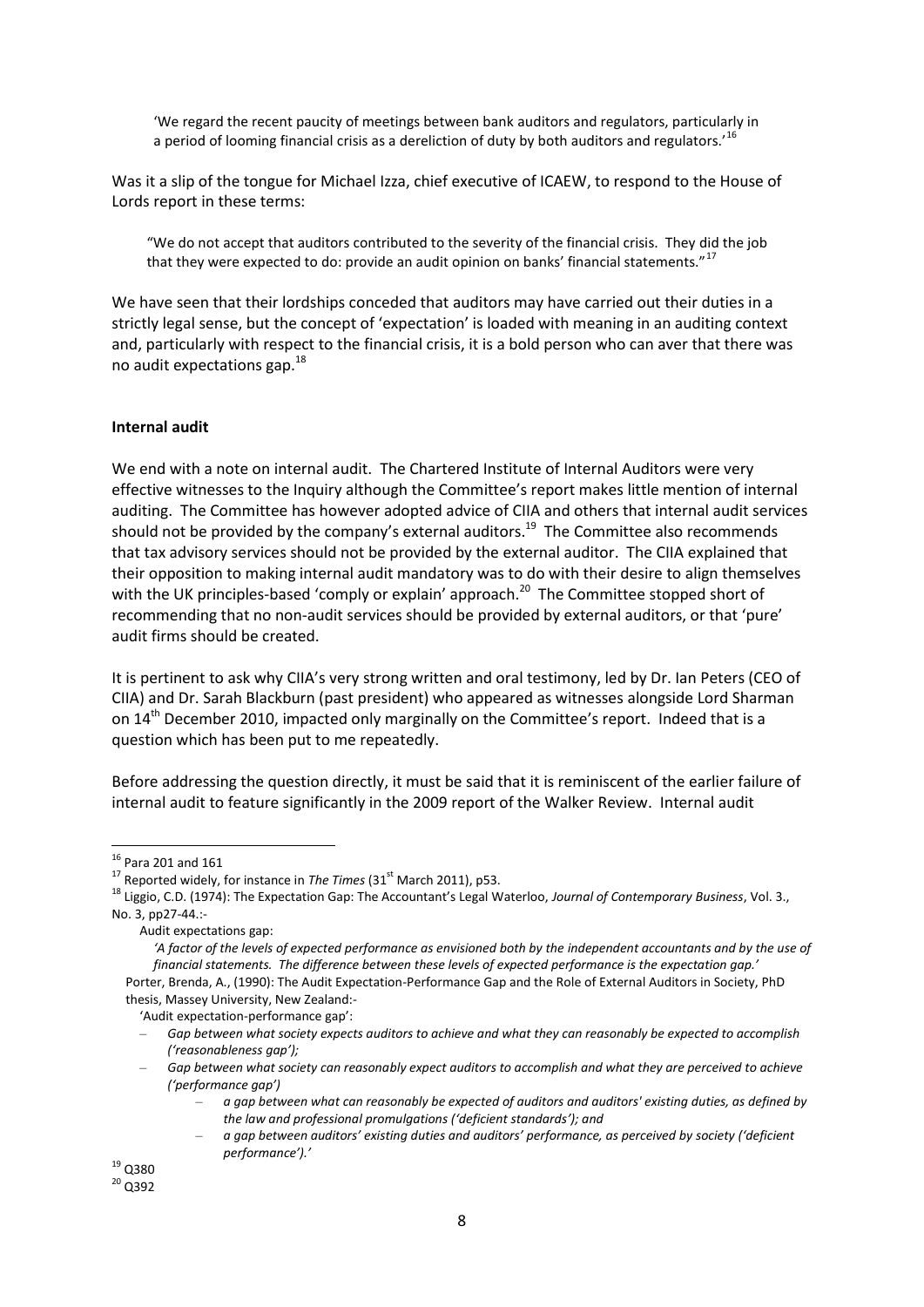received no mention at all in the draft report of the Walker Review<sup>21</sup> except for an acknowledgement that the IIA had responded to the consultation. Within the 181 pages of the final Walker Report, there was only this mention of internal audit:

"Discussions in the context of this Review process suggest that failures that proved to be critical for many banks related much less to what might be characterised as conventional compliance and audit processes, including internal audit, but to defective information flow, defective analytical tools and inability to bring insightful judgement in the interpretation of information and the impact of market events on the business model."<sup>22</sup>

To paraphrase Walker, internal audit cannot be blamed for the financial crisis as internal audit was perceived as being a compliance checking process with not remit to provide assurance on information flow, analytical tools, the interpretation of information or the impact of market events on the business model. So, internal audit escaped blame for the financial crisis at the cost of being characterised as being a bit player. If no part of the problem, internal audit can hardly be regarded as part of the solution. Many internal auditors would not accept this modest role for internal audit.

Had the representatives of the internal auditing profession proposed to the Inquiry that internal audit should serve the board in a way that is truly independent of management, and that internal audit could be the provider of independent assurance to board risk committees, then I am sure the Inquiry would have sat up and taken notice, and internal audit would have featured much more prominently in the Inquiry's report and recommendations.

Over the years internal audit has transformed itself several times to meet changing needs, but this progressive, pioneering spirit seems to have been lost and internal audit is now locked into a conservative time warp. Internal auditing is missing out on an unprecedented opportunity to enhance its status and provide a badly needed service in filling the board's assurance vacuum. Around year 1900 internal audit was the reperformance of certain accounting processes, as a service to mid-level accounting management. $^{23}$  By the 1940s the approach had become to provide assurance about the *systems* of internal control over accounting processes – on the basis that audit assurance by reperformance was no longer feasible when processes had become more complex and the volume of transactions had become so much greater.<sup>24,25</sup> Overlapping with this transition was a morphing of internal audit to provide assurance over *all* operational processes, not just accounting processes.<sup>26,27</sup> The 1980s saw the development of a risk-based approach to internal auditing – on the basis that, when as always internal audit resources are limited and business processes are being ever more complex, it was more important to provide reliable assurance about the business processes that mitigate the principal risks of the business.<sup>28</sup>

In parallel with this evolution of internal auditing, it became appropriate for internal auditing to progress from reporting to mid-level accounting management to reporting to the finance director and then to the chief executive (who is the apex of all business processes). Now there is a need for internal audit to report for all purposes to the independent chairman of the board or to the board

**.** 

<sup>21</sup> Draft Walker Report (16 July 2009): *'A review of corporate governance in UK banks and other financial industry entities'*, [http://www.hm-treasury.gov.uk/walker\\_review\\_information.htm](http://www.hm-treasury.gov.uk/walker_review_information.htm)

<sup>&</sup>lt;sup>22</sup> A review of corporate governance in UK banks and other financial industry entities, (November 2009[, http://www.hm](http://www.hm-treasury.gov.uk/d/walker_review_261109.pdf)[treasury.gov.uk/d/walker\\_review\\_261109.pdf\)](http://www.hm-treasury.gov.uk/d/walker_review_261109.pdf), p93, para 6.8.

<sup>23</sup> Collins, A., (1904), *A Municipal Internal Audit*, [London, Gee & Co.]

<sup>24</sup> Smith, A.C. (1953): *Internal Auditing – An Introduction to the Audit of Industrial Management Accounts*, [London, Pitman]

<sup>&</sup>lt;sup>25</sup> Biggs & Davies (1953): *Internal Auditing*, [1<sup>st</sup> ed., London, HFL (Publishers)]. <sup>26</sup> Brink, V. Z. (1941): *Internal Auditing* [The Ronald Press, 549 pages].

<sup>27</sup> Chambers, A. D., (1981): *Internal Auditing: Theory and Practice,* [London, Pitman]

<sup>28</sup> McNamee, D & G. Selim, 1998: *Risk Management: Changing the Internal Auditor's Paradigm*, IIA Research Foundation.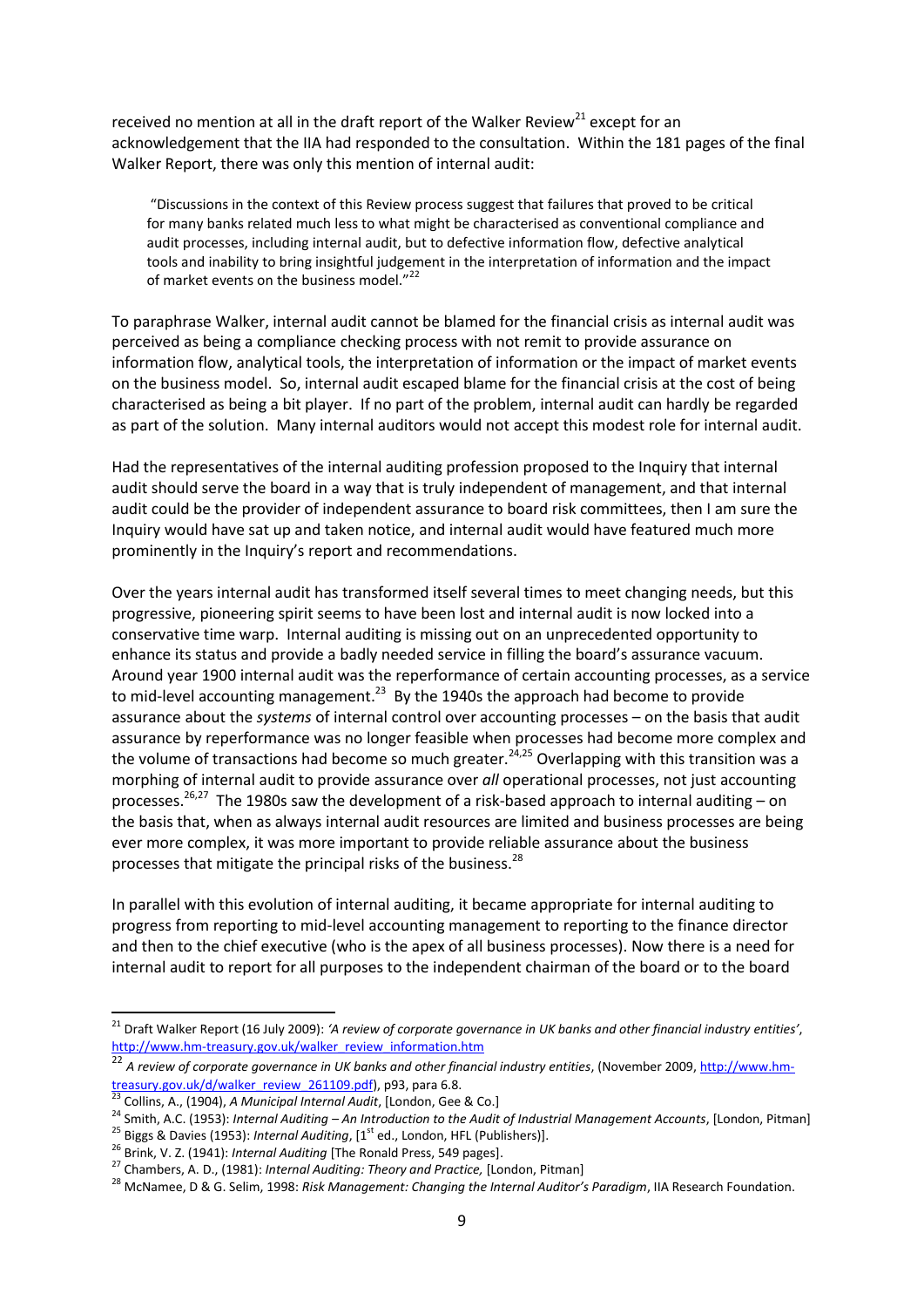itself, so that internal auditors can provide independent assurance to the board on both the internal and external risks facing the business.

Internal auditors acknowledged to the Inquiry that they share collective responsibility with other parties for the financial crisis, as indeed did most other parties who appeared before the Inquiry – almost always without accepting specific responsibility. Dr. Peters remarks to the Inquiry chime with this willingness to share collective responsibility, but also go further by tacitly rejecting the Walker Review's diminutive characterisation of the internal audit role:

"… not surprisingly, we would take the view that internal audit does a very effective job in most instances.

"However, in the case of the financial crisis and in the case of the banks and the financial institutions, it is clear that internal audit was part of the structure that went wrong. I think there are many lessons that we need to learn from that and that we are still learning. But I think particularly important is the fact that internal audit and audit committees were very much focused on process and on internal controls within the organisation, and were not looking beyond that; were not looking at the wider picture as much as, clearly with the benefit of hindsight, they should have been doing. That would suggest that, going forward, internal audit needs to play a much broader role, in looking at the governance of the organisation, looking at the behaviour in governance, the behaviour of management and the board, the skills, the abilities, the capabilities of the board and the non-executives in particular, to ensure that they are able to play their role effectively in identifying and ensuring that the organisation is mitigating risk."<sup>29</sup>

One thing that is missing from this is a recognition that to be a reliable provider of assurance to the board, internal audit needs to report for all purposes, including 'pay and rations' to the board or to the independent chairman of the board. He who pays the piper calls the tune. Internal audit should be regarded as one of the costs of running the board. Internal audit in general has not yet reached this conclusion, and hence it is not being seen as a significant part of the solution to the problems we have been experiencing. Dr. Peters told the Inquiry:

"... [Internal audit] needs a relationship with internal management – it is internal – and pay and rations, if you like, in terms of where the money comes from;  $...\right.^{30}$ 

But it has traditionally been called 'internal' because it provides assurance on internal matters.

The financial crisis has been an unprecedented opportunity foregone for internal audit to make a pitch for enhancing their role to fill the board's assurance vacuum.

Yet, there is some light at the end of the tunnel. Recently the UBS website stated:

"To maximize its independence from management, the head of Group Internal Audit ... reports directly to the Chairman of the Board. Group Internal Audit has unrestricted access to all accounts, books and records and must be provided with all information and data needed to fulfill its auditing duties. Group Internal Audit addresses any reports with major issues to the Chairman of the Board. The Chairman's Office may order special audits to be conducted, and the Group Executive Board, with the agreement of the Chairman, may also instruct Group Internal Audit to conduct such audits."

**.** 

 $^{29}$  Q357, (Hof Report, Vol.2, p276); see also Dr. Peters' answer to Q381, Vol. 2, p282.

 $30$  Q390, (HofL Report, Vol. 2, p286).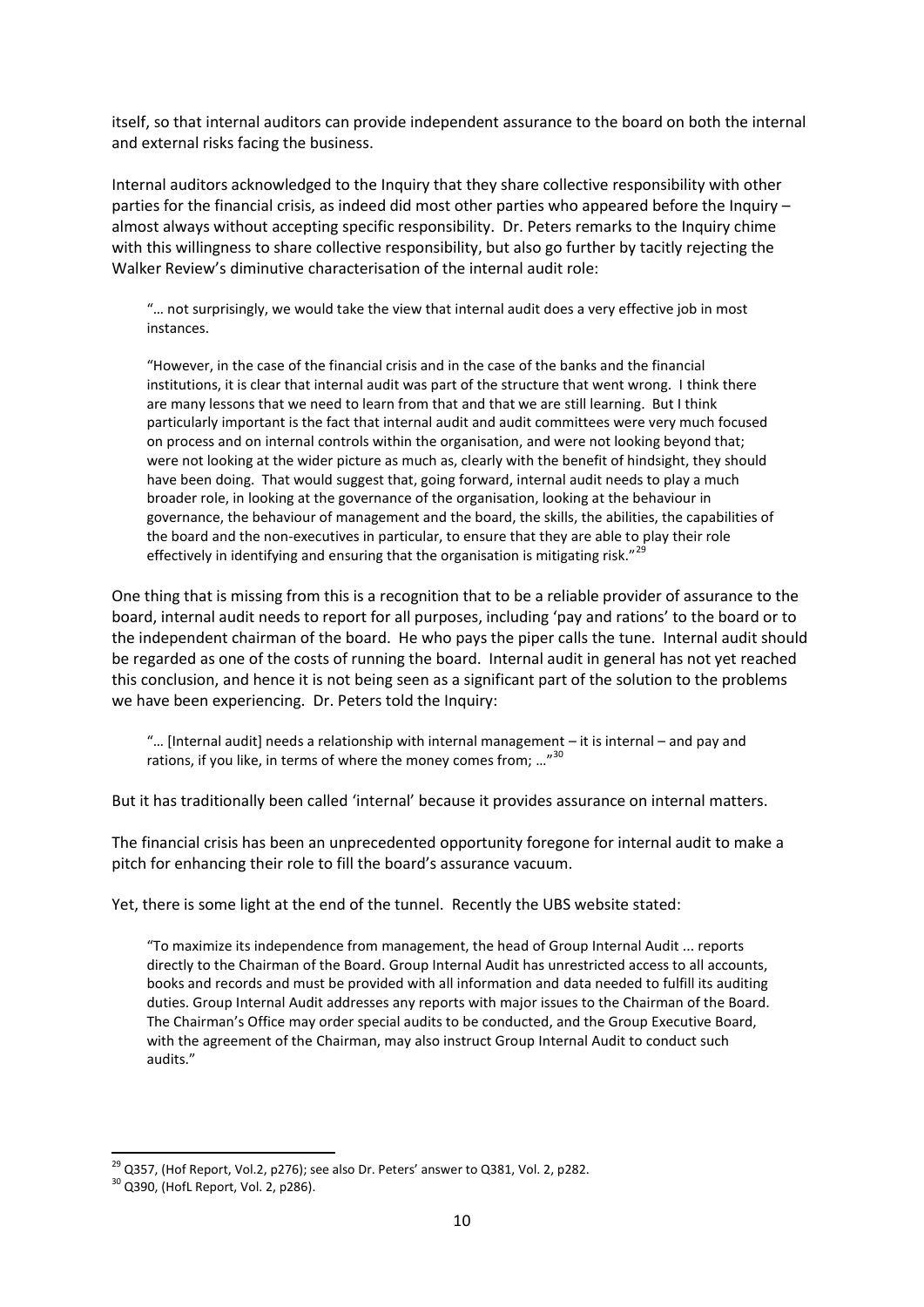And the head of internal audit at Novartis reports to the non-executive chairman of the board and management does not determine the audit plan. 'Pay and rations' for the Novartis internal audit function is a matter for the chairman of the board and for the audit committee.

By strengthening internal audit's relationship with the board, internal audit would be able to provide stronger assurance to the board, while still being able to provide at least as strong assurance to management. Indeed, assurance is all the better if it is provided by a party that is independent of those to whom the assurance is being given. In none of the extensive evidence presented to the Inquiry was any suggestion that internal audit could satisfy a board risk committee's need for independent assurance. Currently most internal auditors cherish their close bond with the top management team and don't wish to move out of that comfort zone.<sup>31</sup> A crucial issue is 'how do boards get the assurance they need'. There have been so many examples of internal audit trimming their reporting to the audit committee of the board in order to accommodate pressure from top management. This issue is discussed further elsewhere.<sup>32</sup>

### **Postscript**

**.** 

The Committee makes a number of other recommendations designed to improve choice and quality in the audit market, which we do not cover here.

As a postscript, perhaps it tells us something that, excluding the appendices, ACCA evidence had 14 mentions in the Committee's main report compared to ICAEW (7), ICAS (6), CIMA (2) and CIPFA (1). Professor Fearnley of Bournemouth University had 7 mentions and Tim Bush 4. Vivien Beattie, Stella Fearnley and Tony Hines new book<sup>33</sup> appeared at about the same time as the Inquiry report and discusses in depth many of the issues addressed in the House of Lords report.

> **A D Chambers [ProfADC@aol.com](mailto:ProfADC@aol.com) Revised 13May11**

<sup>&</sup>lt;sup>31</sup> See Dr. Blackburn's answer to Q383, HoL report Vol. 2, p282 which implies an advantage of a close relationship between internal audit and management.

<sup>&</sup>lt;sup>32</sup> e.g.: Chambers, A.D. (2008), 'The Board's Black Hole – Filling their Assurance Vacuum: Can Internal Audit Rise to the Challenge?', *Measuring Business Excellence: the Journal of Organizational Performance Management*, Emerald, ISSN 1368- 3047, vol. 12. No. 1, pp 47-63.

Chambers, A.D. (April 2009): 'The Black Hole of Assurance', *Internal Auditor*, IIA Inc, ISSN 0020-5745, pp 28-9.

Chambers, A.D. (December 2008): 'Bring on the Super Auditors', *Internal Auditing*, CIIA (UK), ISSN 1757-0999, pp 18-21. <sup>33</sup> Beattie, Vivien, Stella Fearnley and Tony Hines, (2011): *Reaching Key Financial Reporting Decisions: How Directors and Auditors Interact*, ISBN 978-0-470-74874-9, 362pps..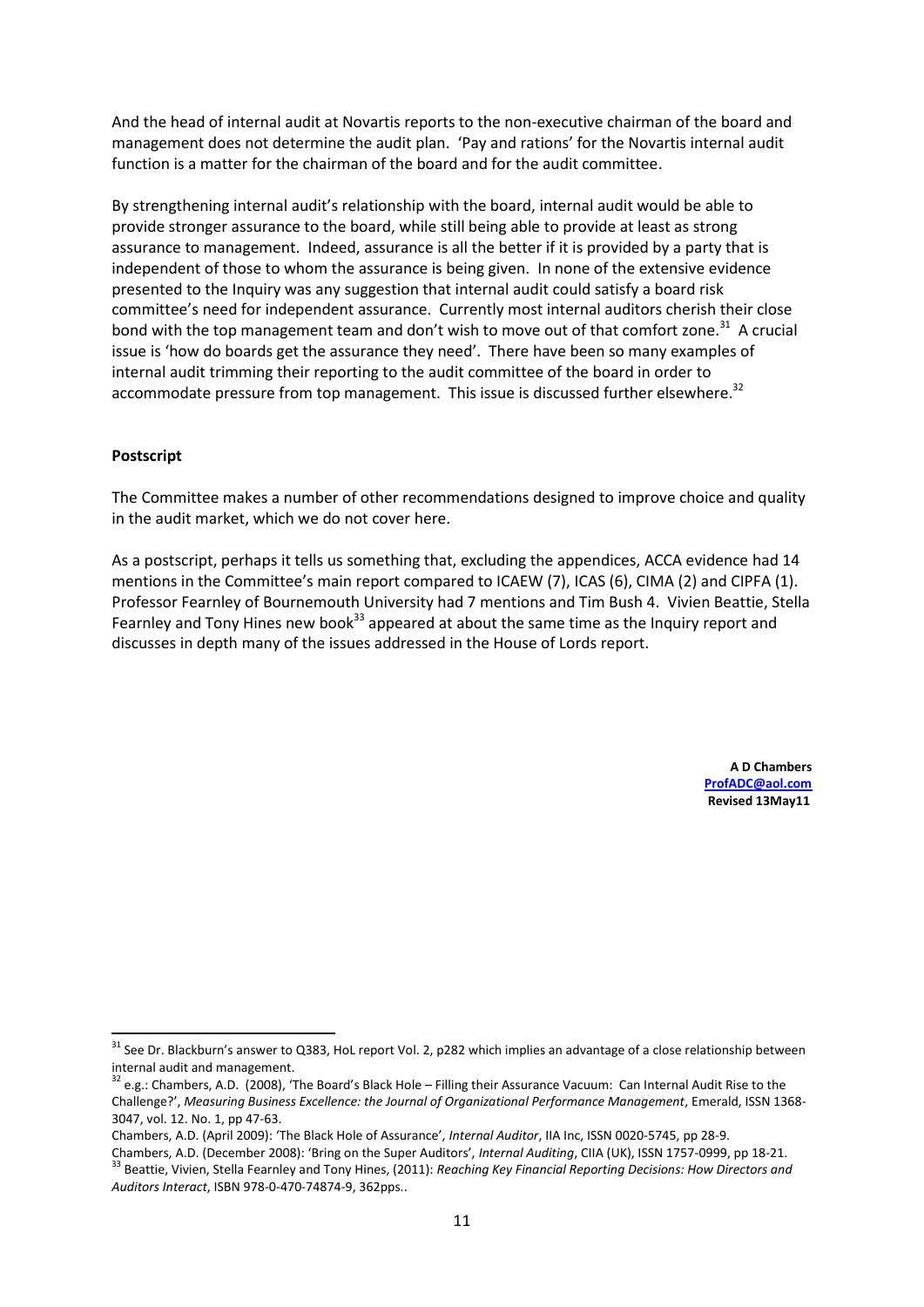### **Possible research topics arising from The House of Lords Inquiry into** *'Auditors: Market concentration and their role'*

### **Competition**

- 1. Has limited choice impacted negatively on audit quality?
- 2. Are mid-tier firms capable of auditing large companies?
- 3. Determine the extent to which covenants (with banks and others) restrict a company's choice of auditor.
- 4. Model the impact of the 'Big 4' becoming the 'Big 3'.
- 5. The costs and benefits of tendering audits and changing auditors.
- 6. Update of research on duration of auditor relationships with clients
- 7. The costs and benefits of joint (as distinct from 'shared') audits.
- 8. Predict the impact on the audit market if a financial statements insurance approach were introduced to compete with the conventional audit market. $34$
- 9. The extent and nature of shareholder and other investor involvement in auditor choice and audit performance

### **The profession**

**.** 

- 10. Trace the consolidation of accounting firms and the emergence of new firms over the years, nationally and internationally, with a view to concluding whether this has been positive or negative in terms of competition, choice and audit quality.<sup>35</sup>
- 11. In regard to the auditing profession, determine the extent to which, if at all, the costs of partnership capital are higher than in an external investment model.
- 12. Update the sociological research into the hallmarks of a profession<sup>36</sup>, including the ideal of placing the concept of service above monetary reward as a quid pro quo for society giving the

Recent Brazilian takeovers:

[http://www.big4.com/blog/brazil-merry-go-round-%E2%80%93-kpmg-acquires-bdo-who-acquires-crowe](http://www.big4.com/blog/brazil-merry-go-round-%E2%80%93-kpmg-acquires-bdo-who-acquires-crowe-howarth%E2%80%A6-707)[howarth%E2%80%A6-707](http://www.big4.com/blog/brazil-merry-go-round-%E2%80%93-kpmg-acquires-bdo-who-acquires-crowe-howarth%E2%80%A6-707)

[https://zephyr2.bvdep.com/version-](https://zephyr2.bvdep.com/version-201138/FullEditorialNews.serv?product=zephyrneo&databasecontext=Deals&newsid=9176)

Coopers & Lybrand , (1984), *The Early History of Coopers & Lybrand*, Coopers & Lybrand, London

Wise, T. A., (1982), *Peat, Marwick, Mitchell & Co: 85 years*, Peat , Marwick, Mitchell & Co.

<sup>34</sup> Joshua Ronen (2010), *Corporate Audits and How to Fix Them*, Journal of Economic Perspectives, Volume 24, Number 2. **<sup>35</sup>** I am grateful to Dr. Ilias Basioudis of Aston University for these references:

[<sup>201138/</sup>FullEditorialNews.serv?product=zephyrneo&databasecontext=Deals&newsid=9176](https://zephyr2.bvdep.com/version-201138/FullEditorialNews.serv?product=zephyrneo&databasecontext=Deals&newsid=9176)

<http://www.accountingtoday.com/news/BDO-KPMG-Crowe-Horwath-Change-Member-Firms-Brazil-57798-1.html> Jones, Edgar, (1981), *Accountancy and the British economy 1840-1980: The evolution of Ernst & Whinney*, Batsford B.T. Ltd, London.

Jones, Edgar, (1995), *True and Fair: A History of Price Waterhouse*, Hamish Hamilton, London.

Richards, Archibald. B., (1981), *Touche Ross & Co 1899-1981: The origins and growth of the UK firm*, Touche & Ross & Co, London.

Spacek, Leonard, (1974), *The Growth of Arthur Andersen & Co.*

Kettle, R., (1958), *Deloitte & Co. 1845-1956* , Oxford University Press, Oxford.

Habgood, W., (1994), *Chartered accountants in England and Wales: A guide to historical records*, Manchester University Press, Manchester.

Peter Boys (1989, 1990) "What's in a name", Accountancy. A series of articles in 1989 and 1990 published in the Accountancy magazine that has charted the changes in the names of accounting firms through a maze of mergers from 1780 to 1990. In that way the family trees of the largest accounting firms in British practice in 1989 were followed to their beginnings.

Basioudis IG & A. Steele, (2001), *Accountancy*, July, pp 135-136.

Basiousis IG: PhD (2000), he quotes: "604 different accounting firms appear in my dataset between 1953-1991, and many (if not the majority) of them have now disappeared mainly due to a wave of mergers during the last 40-50 years...... the merger activities were accelerating during the 60s, 70s and 80s, and that mergers have been prevalent throughout the history of the British accounting firms."

<sup>&</sup>lt;sup>36</sup> Professor Power addressed this in his witness evidence at Q36. It is widely held that the hallmarks of a profession are (a) specialised body of knowledge, (b) recognised formal education process for acquiring the requisite specialised knowledge, (c) standard professional qualifications governing admission to the profession, (d) a standard of conduct governing the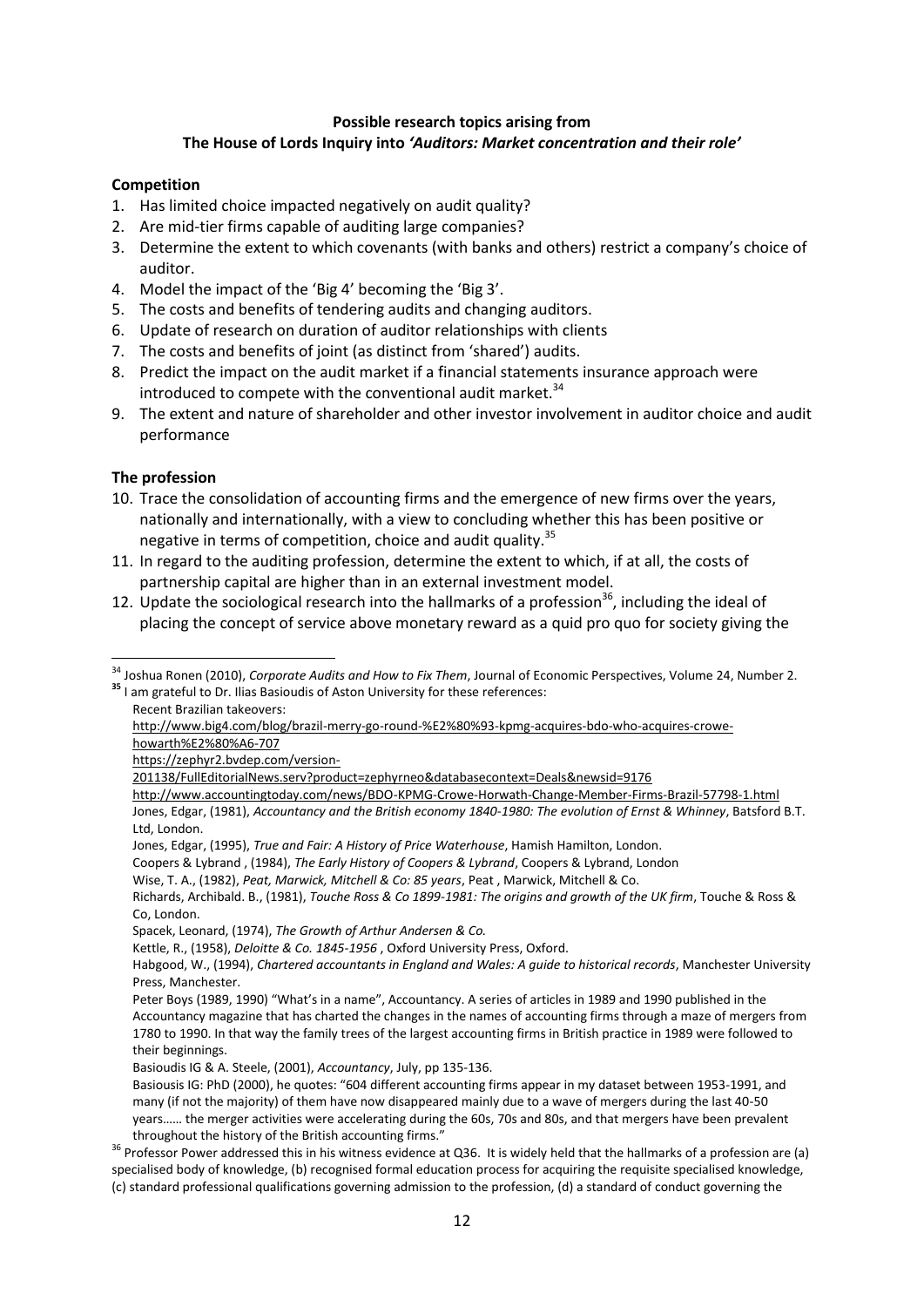profession privileges including monopoly rights to practise; relate this to the conduct of the large public accounting practices and the appropriate action they might take and support to deal with concentration in the audit market. For instance, should they 'do the honest thing' and voluntarily break up?

### **Choice of auditor**

13. Why do large companies favour using large firms of auditors?

### **Impact of accounting standards**

- 14. Research into the extent to which 'mark to market', 'mark to model' and other aspects of 'neutral' rather than 'prudent' IFRS led to pro-cyclical profitability of financial institutions and to excessive distributions and bonuses.
- 15. Does IFRS produce true, fair and prudent financial statements, and has the auditor's concern about 'substance over form' become circumscribed by the requirements of accounting standards?

### **Extending the scope of external audit**

16. Could the external audit be extended to include management's narrative on the business model, on risk and on corporate governance assertions?

### **Corporate governance**

- 17. Ascertain the current composition, role and conduct of board risk committees, especially in financial institutions. This could become a longitudinal study.
- 18. The scope and transparency of published audit committee reports.

### **Internal audit**

- 19. Whether, and how, internal audit reporting relationships impact upon the assurance that internal audit is able to provide to the board.
- 20. The incidence of differing reporting relationships of internal audit with respect to administrative ('pay and rations'), functional and activity reporting.

#### **Regulation**

**.** 

- 21. Research into the extent of regulatory capture by accounting firms
- 22. What would be the effect of removing the mandatory requirement for an audit, leaving it to the market?

**A D Chambers [ProfADC@aol.com](mailto:ProfADC@aol.com) Revised 12May11**

relationship of the practitioner with clients, colleagues and the public, (e) recognition of status, (f) an acceptance of social responsibility inherent in an occupation endowed with the public interest, (g) an organisation devoted to the advancement of the social obligations of a group, and (h) a profession is represented in three forums – the professional body, the universities and the units that practise – with cross-membership between these three. Society cedes professional status to an occupational group when it is in society's best interests to do so; in return the occupational group is expected to place the concept of service above that of personal financial gain.

Useful sources would be:

Greenwood, E.: 'Attributes of a Profession' in *Social Work* (July 1957) pp. 45-55; also as 'The Elements of Professionalisation' in H. Vollmer and D. Mills (eds): *Professionalisation* (New Jersey: Prentice-Hall (1966)). Abbott, Andrew: *The System of Professions: An Essay on the Division of Expert Labor*, (Chicago: The University of Chicago Press, 1988).

Duska, Ronald F. and Brenda Shay Duska: *Accounting Ethics*, (2003, Blackwell, ISBN 0-631-21650-2 HB; --631-21651-0 PB).]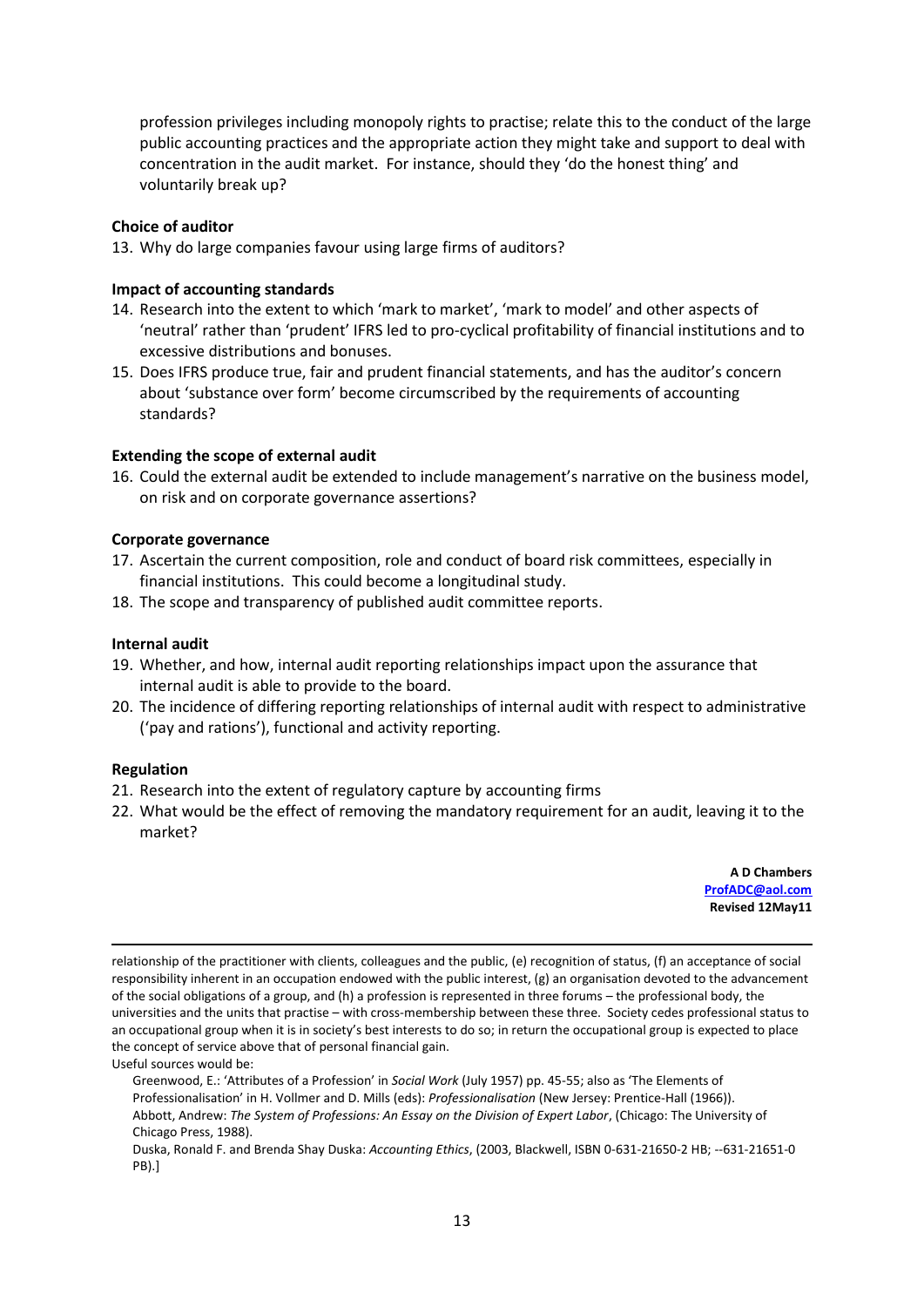**Audit Market Concentration: Implications and Solutions – a Personal Perspective**

"O wad some Pow'r the giftee gie us To see ousels as others see us! It wad frae mony a blunder free us, And foolish notion."

> **'To a Louise' (1786) Robert Burns**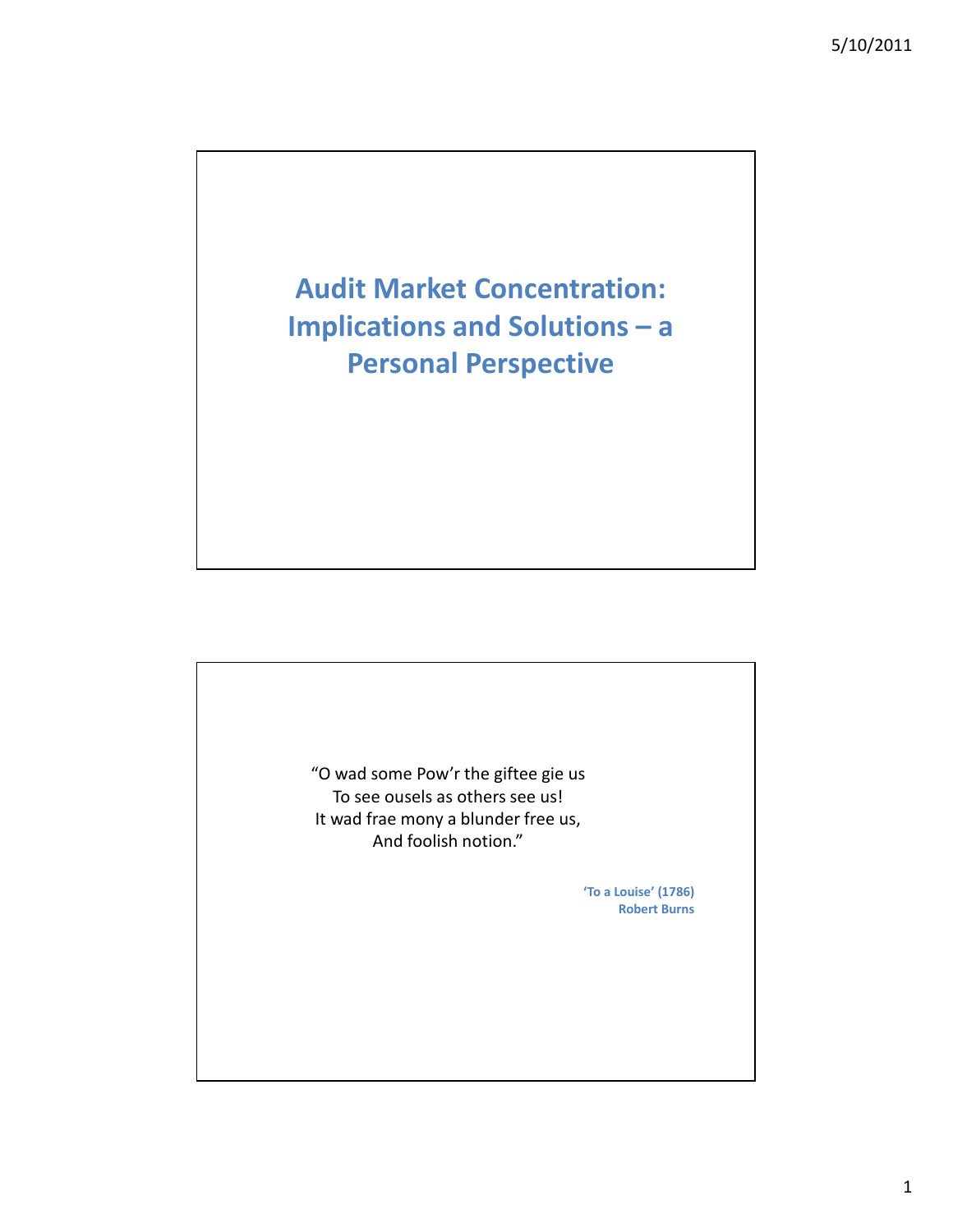"We do not accept the defence that bank auditors did all that was required of them. In the light of what we now know, that defence appears disconcertingly complacent. It may be that the Big Four carried out their duties properly in the strictly legal sense, but we conclude that, in the wider sense, they did not do so." **(§142 & 198)**

and

"We regard the recent paucity of meetings between bank auditors and regulators, particularly in a period of looming financial crisis as a dereliction of duty by both auditors and regulators." **(§161 & 201, see also 164-5, 167 & 202-204)**

and

"There was no single cause of the banking meltdown of 2008-09. First and foremost, the banks have themselves to blame. … But we conclude that the complacency of bank auditors was a significant contributory factor. Either they were culpably unaware of the mounting dangers, or, if they were aware of them, they equally culpably failed to alert the supervisory authority of their concerns." **(§167).**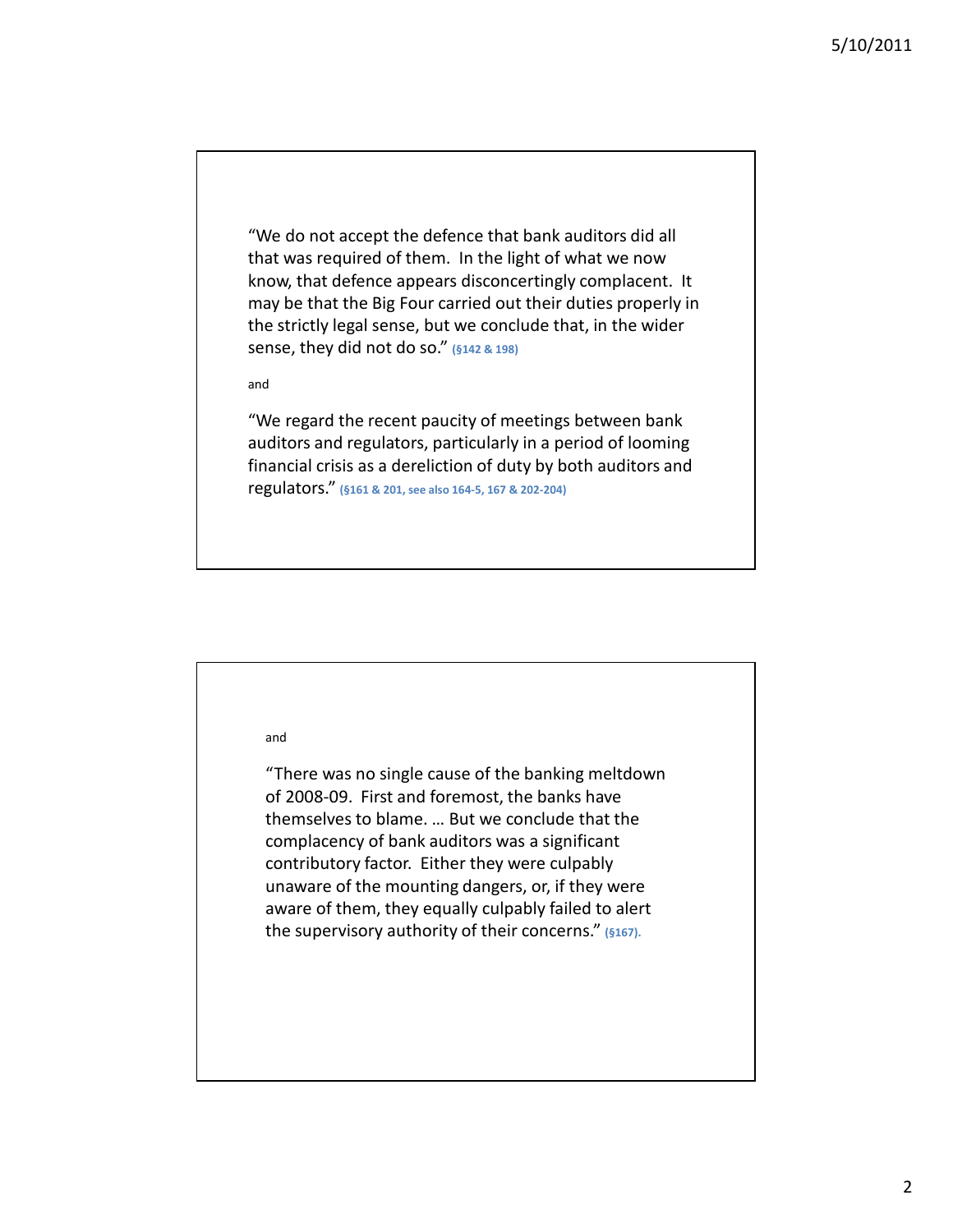"We do not accept that auditors contributed to the severity of the financial crisis. They did the job that they were **expected** to do: provide an audit opinion on banks' financial statements."

**Michael Izza, chief executive of ICAEW, reported widely, for instance in** *The Times* **(31st March 2011), p53.**

# **The audit expectations gap**

'A factor of the levels of expected performance as envisioned both by the independent accountants and by the use of financial statements. The difference between these levels of expected performance is the expectation gap.'

**(Liggio)**

'Audit expectation-performance gap':

- Gap between what society expects auditors to achieve and what they can reasonably be expected to accomplish ('reasonableness gap');
- Gap between what society can reasonably expect auditors to accomplish and what they are perceived to achieve ('performance gap')
	- a gap between what can reasonably be expected of auditors and auditors' existing duties, as defined by the law and professional promulgations ('deficient standards'); and
	- a gap between auditors' existing duties and auditors' performance, as perceived by society ('deficient performance').'

6 **(Porter)**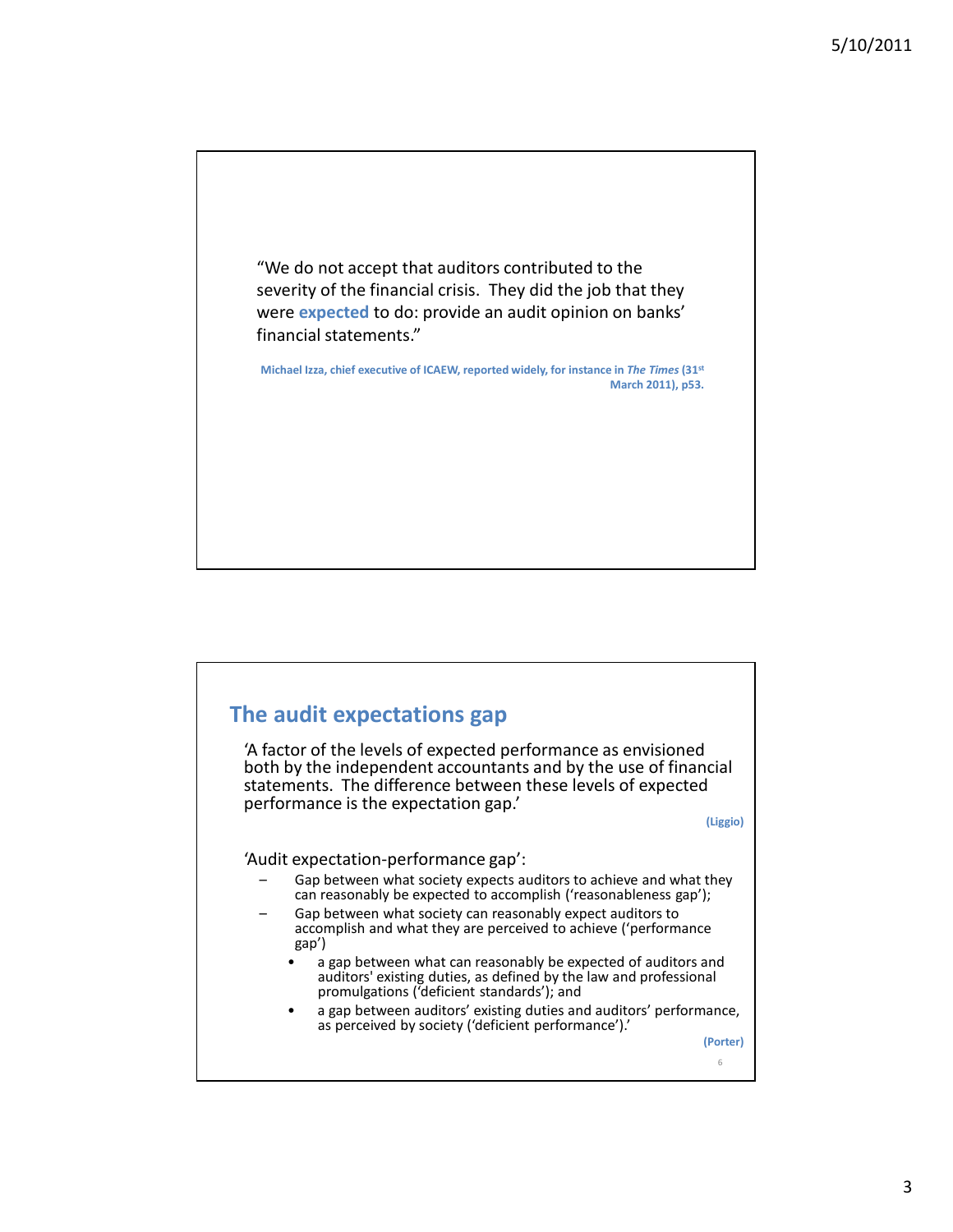

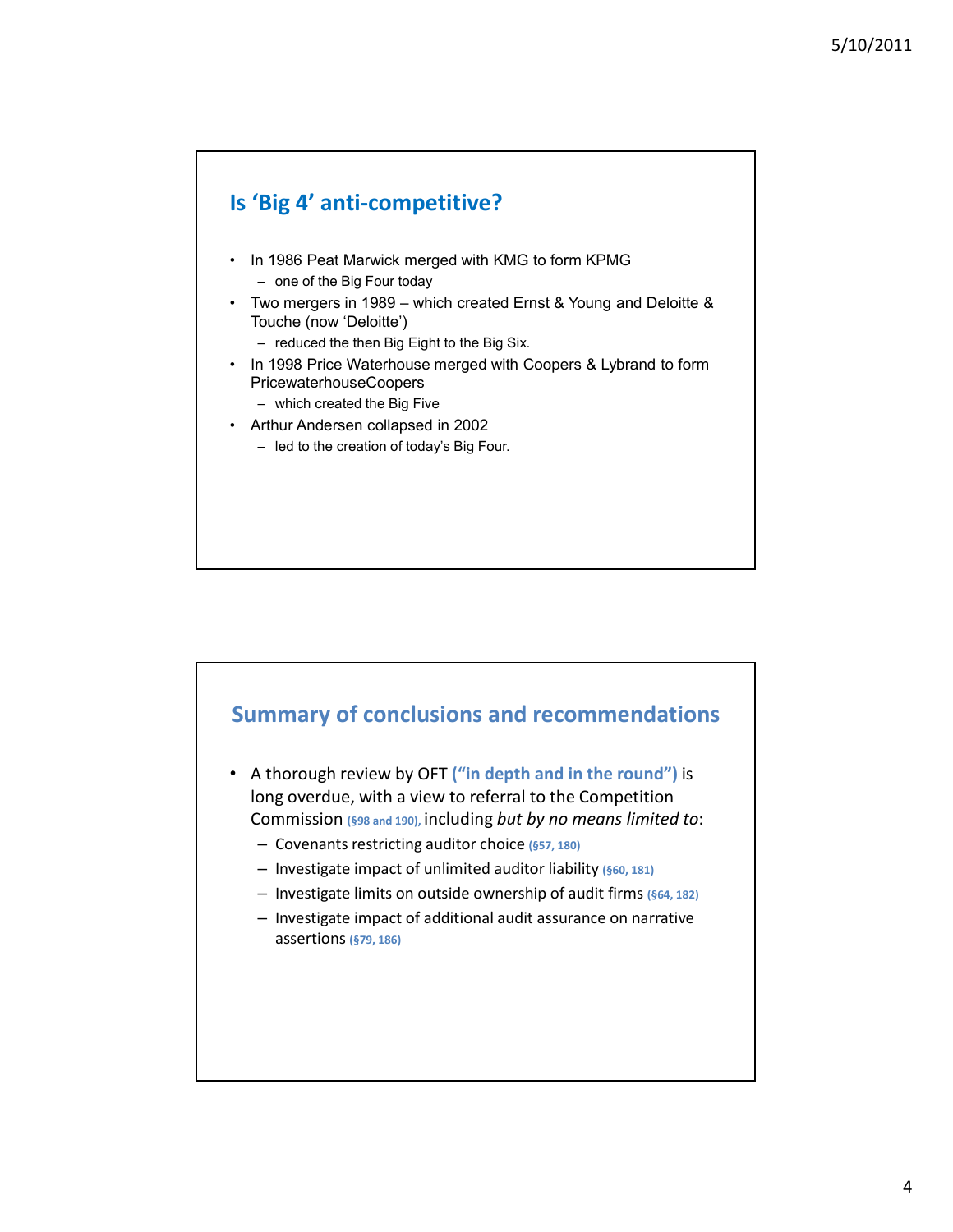

- More transparency and disclosure not the answer **(§35, 173)**
- If joint audits were promoted, one should be a non-'Big 4' firm **(§40, 174)**
- Mandatory FTSE 350 tendering every 5yrs **(§44, 175)**
- Audit committees to **(§49, 176)**:
	- Hold discussions with main shareholders every 5yrs
	- Publicly detail significant issues raised in in the audit
	- Explain decisions on tendering and auditor choice
- Turn Audit Commission into a competitor to the 'Big 4' **(§53, 178)**
- More government work for non-'Big 4' firms **(§55, 179).**

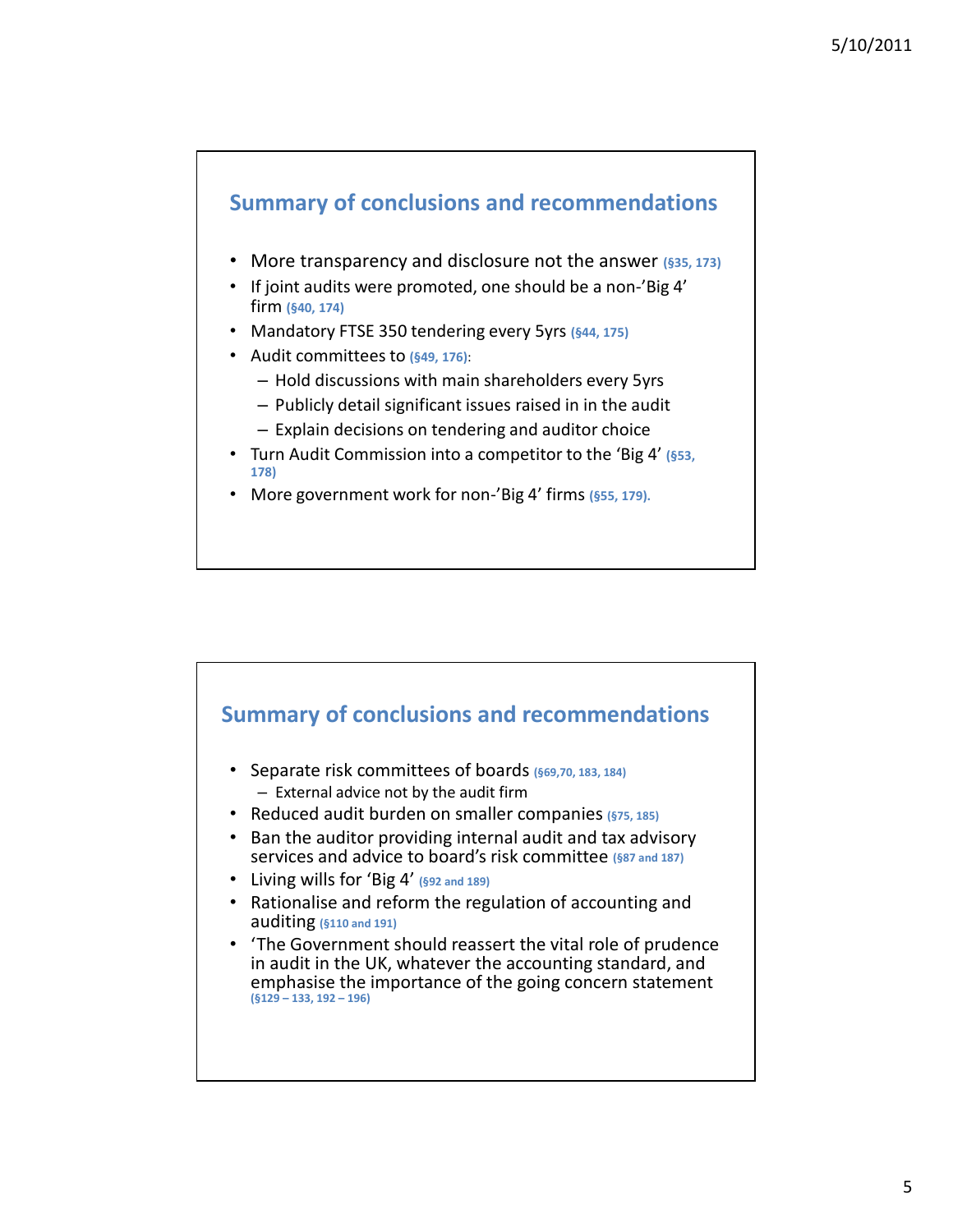**Measures aimed at increasing the market share of non-'Big 4' firms:**

- Invite 'Big 4', in view of their professional ethics, to voluntarily break up
- Mandatory rotation of audit firms as in Italy
- End the mandatory requirement for an audit, leaving it to market forces. Benedikt Koehler (2006) argued that government intervention has stifled competition in the audit market and is responsible for the market concentration.

**Benedikt Koehler, (2006): 'Audit Market Failure', in** *Economic Affairs***, journal of The Institute of Economic Affairs.**

# **Other possible measures not adopted but referred to (App 3)**

**Measures aimed at increasing the market share of non-'Big 4' firms:**

- Greater use of shared audits by leading listed companies.
- Mandatory requirement for joint audits as in France
- A regulatory code of conduct promoting the use of non-'Big 4' firms: this might be as auditors of subsidiaries within large, public groups.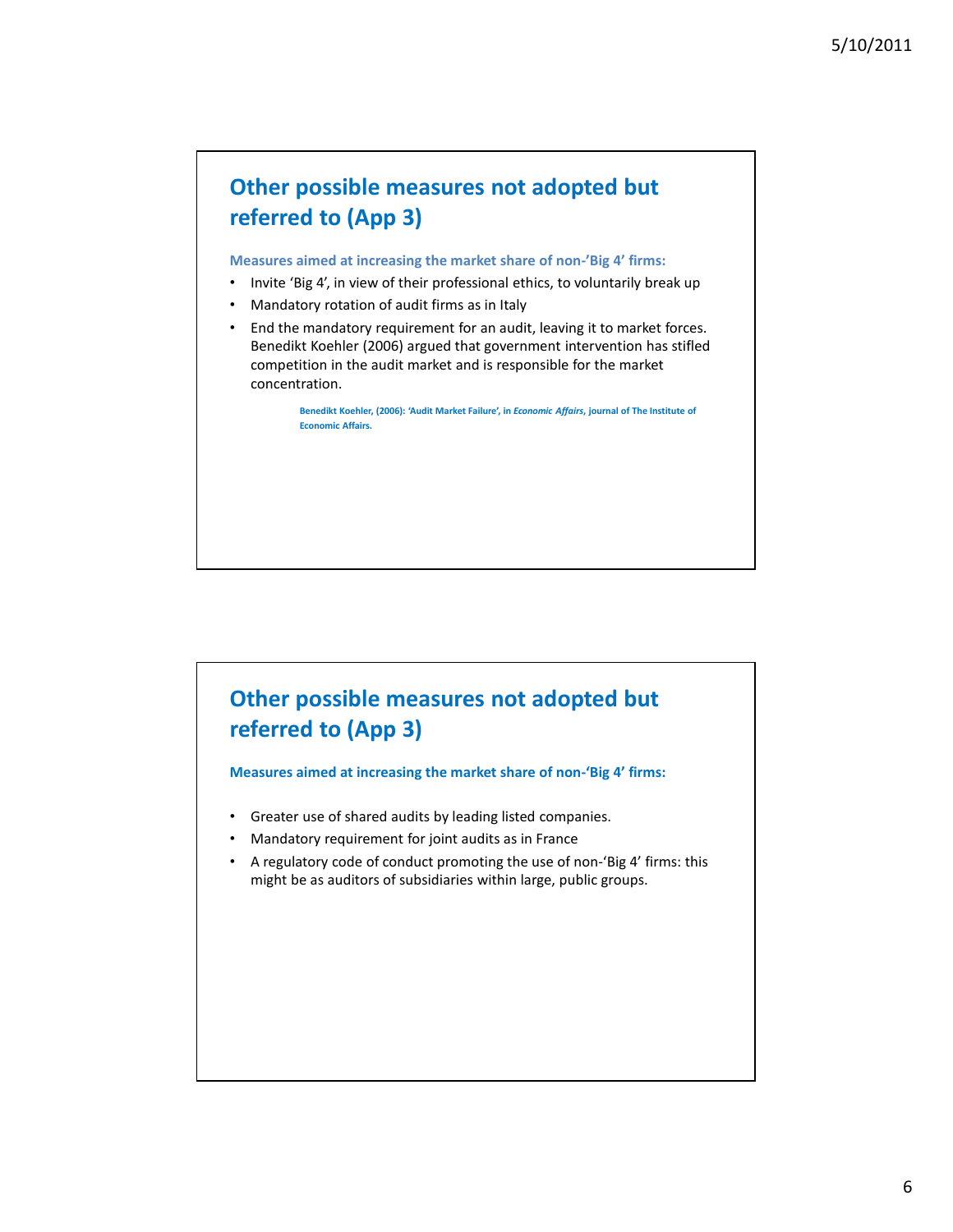#### **Measures aimed at reducing 'Big 4' dominance:**

- Place limits on the market share of firms measured by the number of appointments held over a five year period.
- Audit committees to disclose when and how periodic formal evaluations of the internal and external auditors were undertaken and the key conclusions arising therefrom.
- Break up of one or more of the Big 4.

# **Other possible measures not adopted but referred to (App 3)**

**Measures aimed at strengthening non-'Big 4' firms:**

- Relax the limit to the amount of outside capital of an audit firm (49%).
- Relax ownership rules of auditing firms (majority of the management board of an audit firm must be approved EU auditors.

**Oxera research shows the cost of capital in a partnership is higher than in an ownership model that allows for external investment.**

- Increased investment by, or mergers of, non-'Big 4' firms to create one or more larger ones, to enhance their international networks, etc.
- Defection of a large number of specialist bank auditors from a 'Big 4' firm to a 'mid-tier' firm.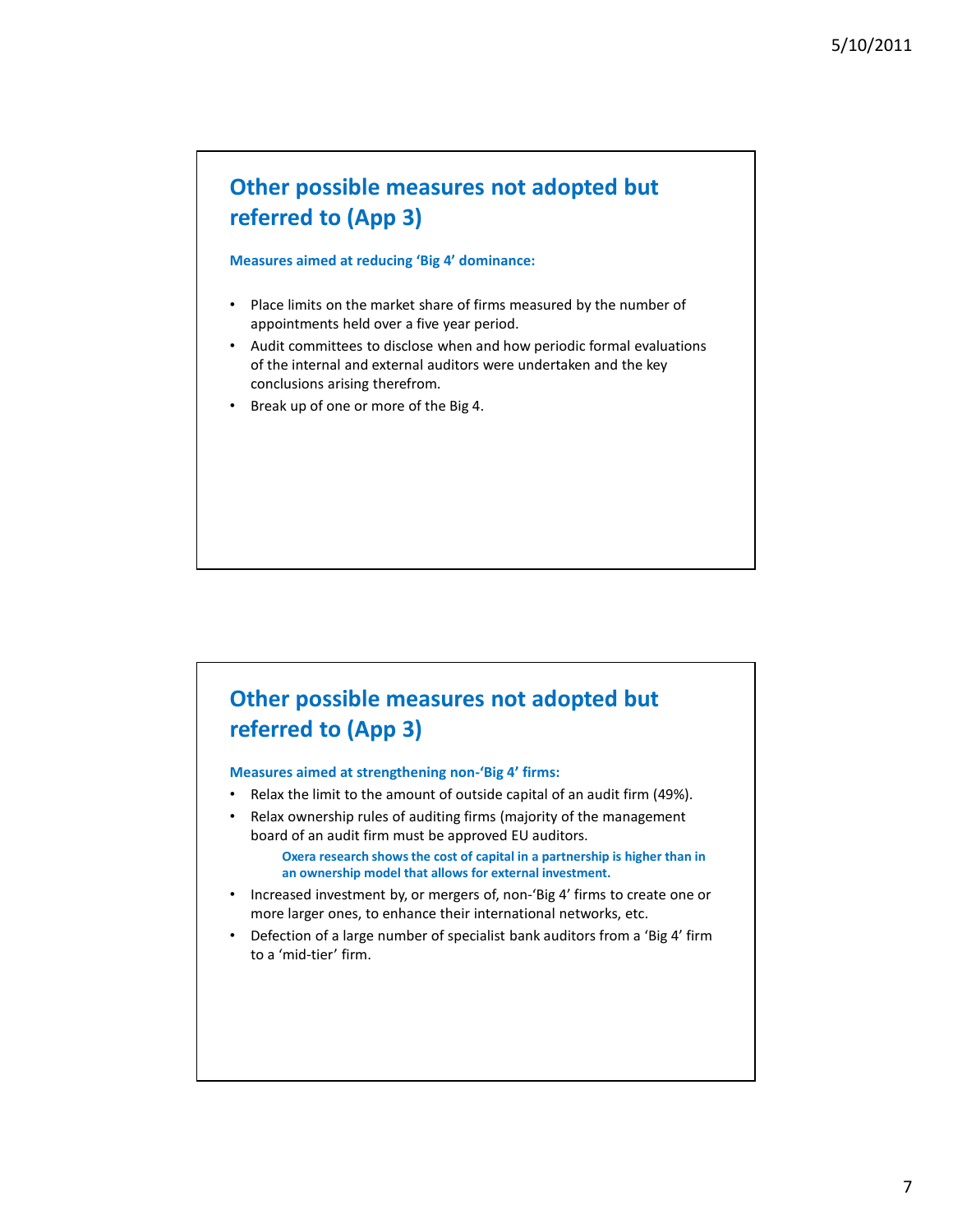**Measures aimed at breaking the close relationship between management and auditors**

- 1. Alternative appointment processes for auditors, e.g. involving shareholder panels, or appointment by regulator.
- 2. The audit committee to appoint the auditors, as in the US under Sarbanes-Oxley, and report in some detail their decision.
- 3. Introduce a financial statements insurance approach as an optional alternative to the present audit

**Joshua Ronen, (2010): 'Corporate Audits and How to Fix Them', in Journal of Economic Perspectives, Spring, vol . 24, no. 2, pps 189-210.**

- 4. Debar or limit the auditor from undertaking any non-audit work for their audit clients.
- 5. Require fees for 'audit related work' and 'extended audit work' to be reported by audit firms separately from fees for audit work.
- 6. Limit the proportion of audit fees a firm can receive from a single client **(EC Green Paper).**

# **Other possible measures not adopted but referred to (App 3)**

**Measures aimed at regulators and standards setters – 1**

- Narrow the scope of the annual audit, so that companies can get other advice from 'mid-tier' firms
- Consistency/alignment of the regulatory framework globally.
- Make sure that regulators of cross-border activities do not act as an to using non-'Big 4' audit firms.
- The regulator should be less burdensome of the profession.
- An early warning system of significant threats to the operations of a 'Big 4' firm.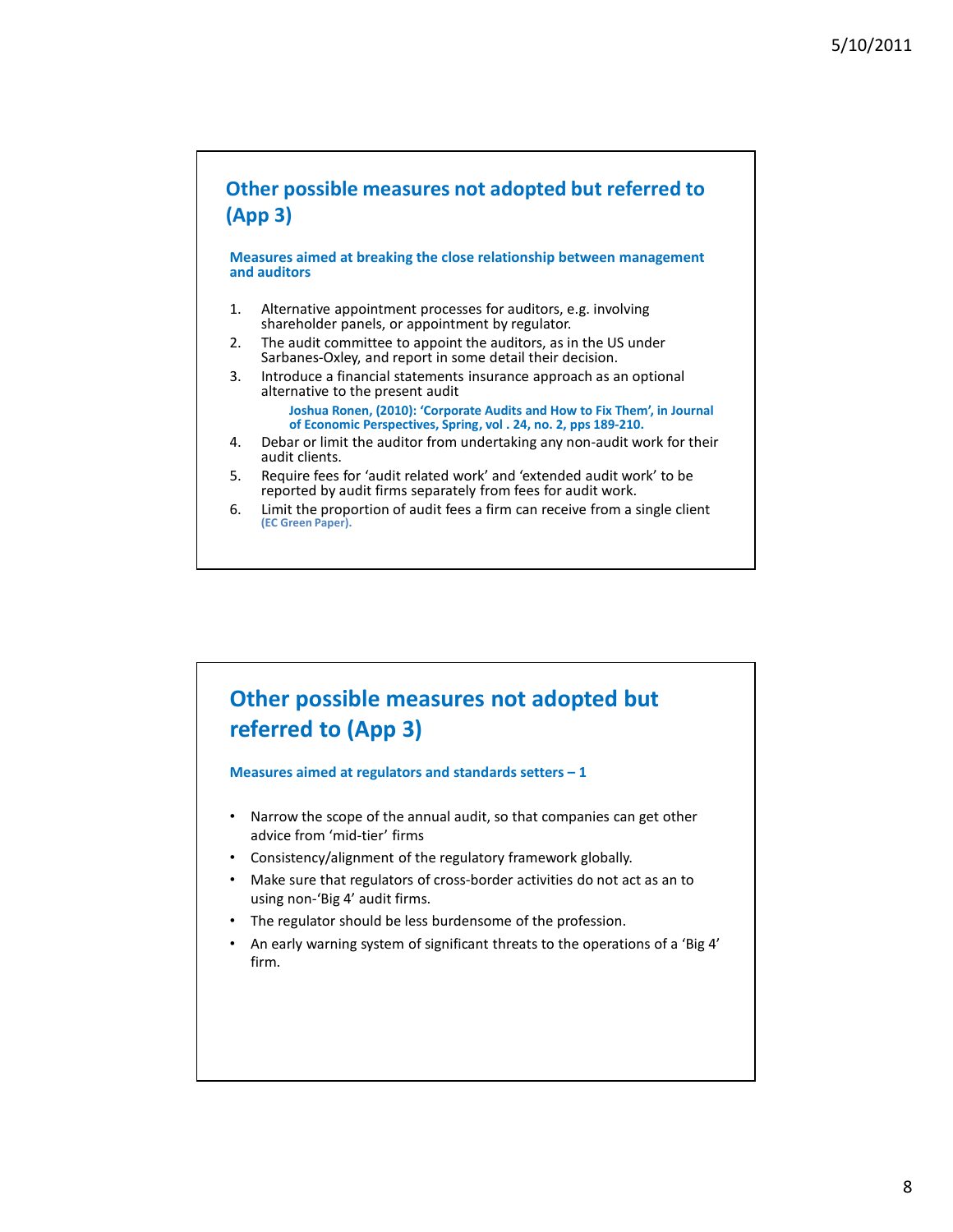#### **Measures aimed at regulators and standards setters – 2**

- A system for ring-fencing healthy parts of the network,[if a 'Big 4' fails].
- 'The need for a clear statement that the government/competition authorities would break up a 'Big 3'.
- Take measures to eliminate the perception and/or reality of regulatory capture of auditing regulation.

# **Other possible measures not adopted but referred to (App 3)**

#### **Measures aimed at investors**

- Find a way of ensuring that the largest institutional investors act together to influence large companies to consider 'Mid-Tier' audit firms, as they usually get the changes they are looking for.
- The FRC should convene a group of large institutional investors to come up with audit market intervention initiatives.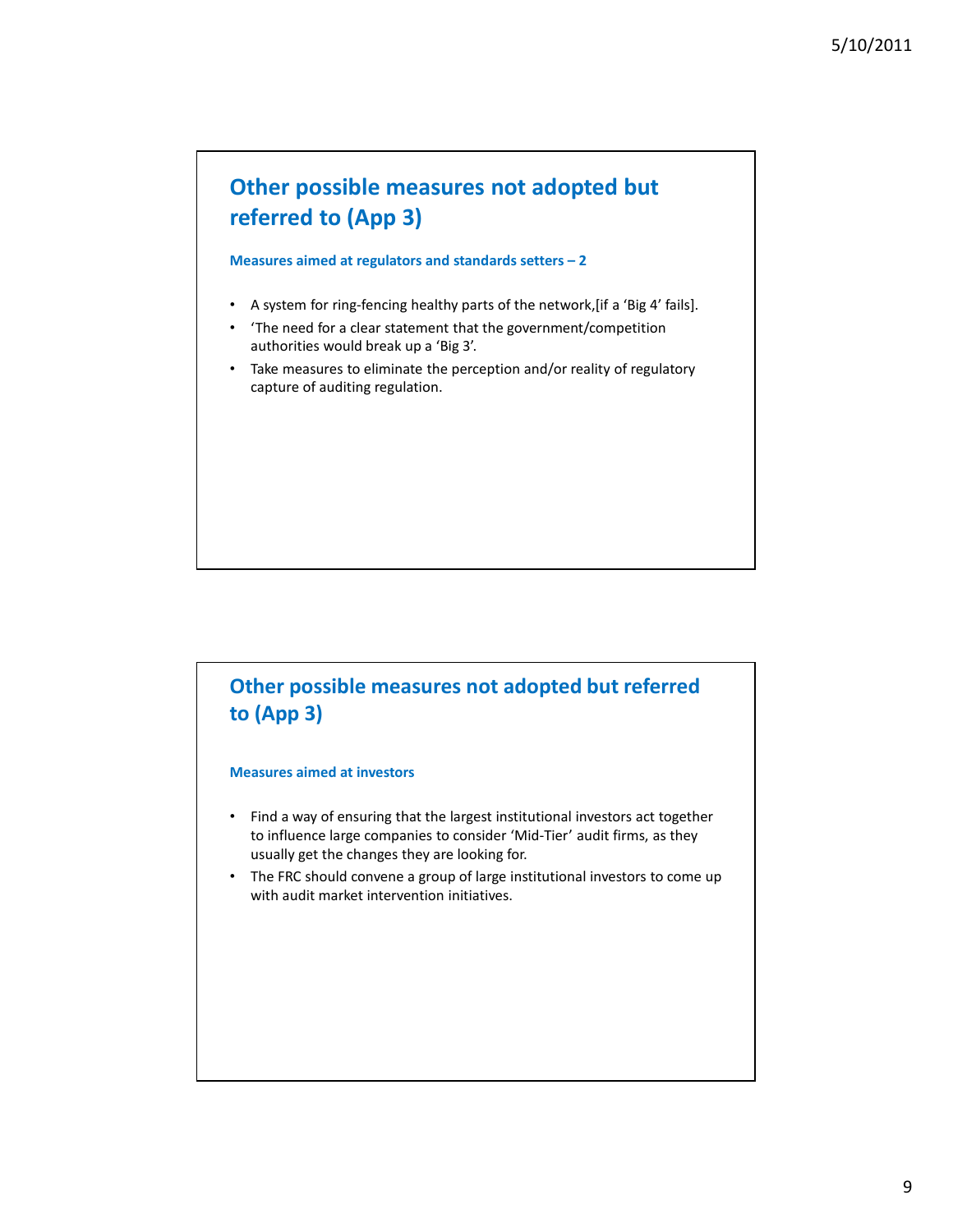**Audit Market Concentration: Implications and Solutions – a Personal Perspective**

**Supplementary graphics**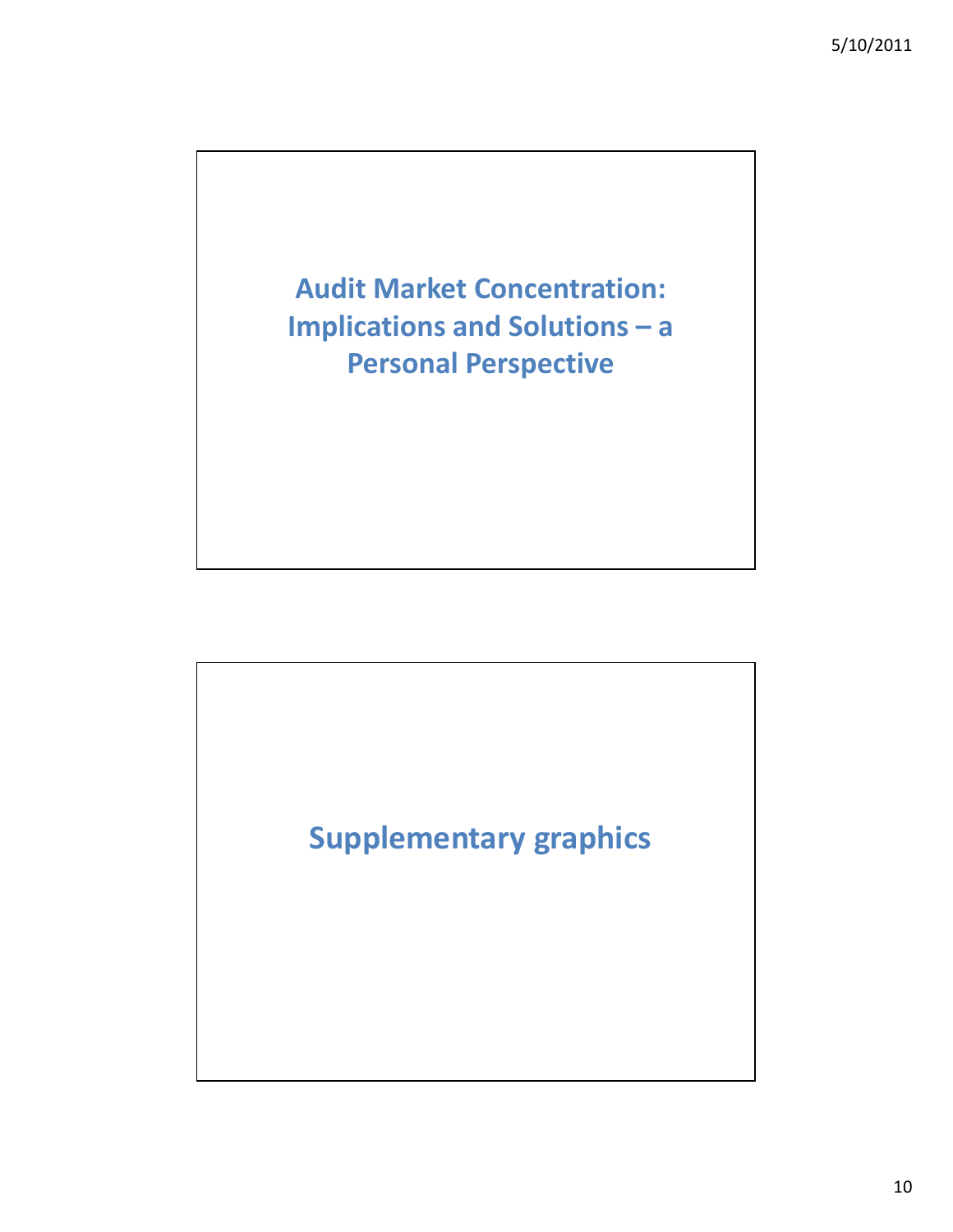



## **Q504**

### **Ed Davey**

"[I] think we can persuade firms to change their auditors more frequently and look at other auditors outside the Big 4, particularly obviously in the FTSE 100 and other big listed companies"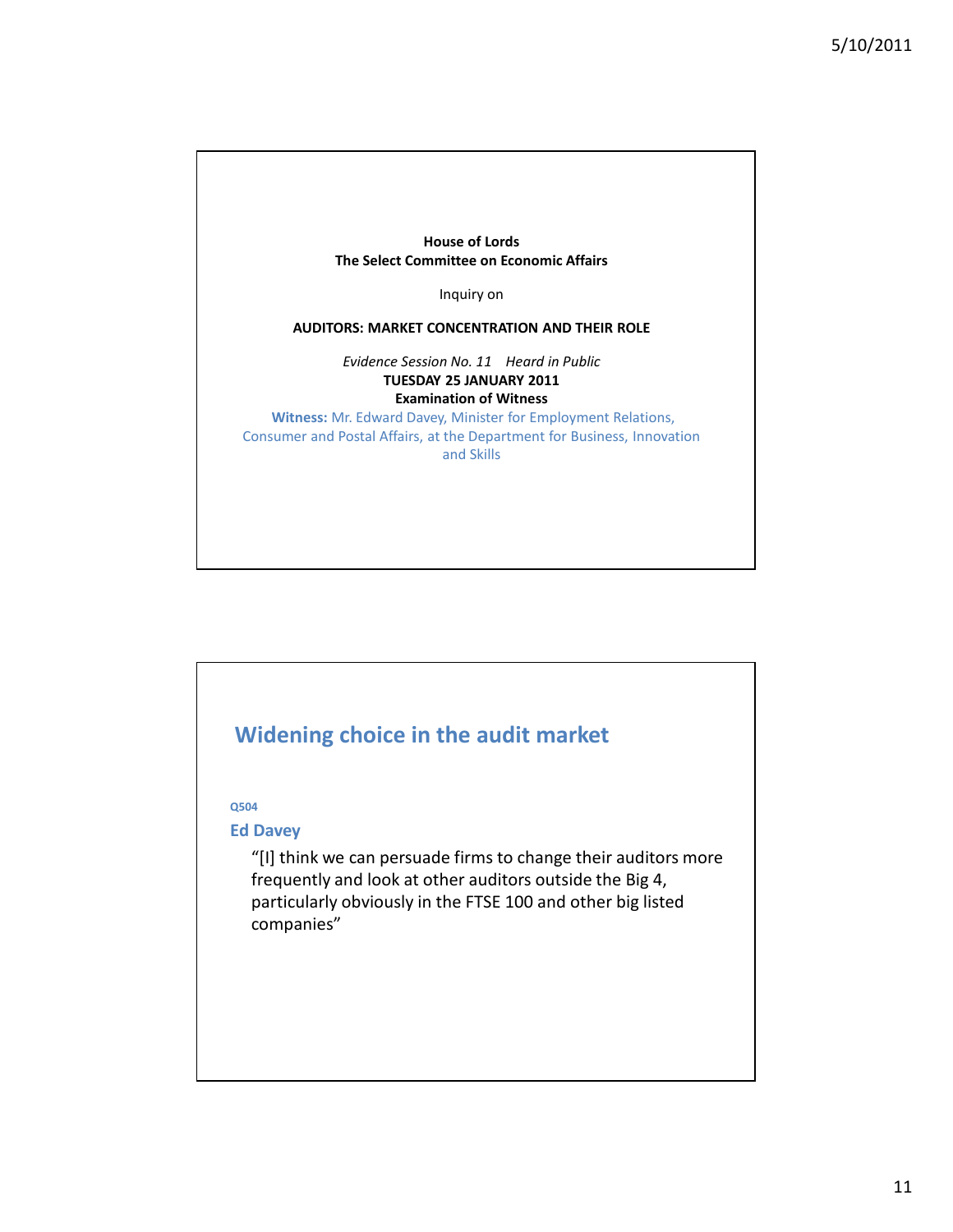## **End mandatory audit?**

### **Q522**

### **Ed Davey**

"Government believes there is a strong case for taking away the mandatory requirement for an audit from medium-sized companies"

thus removing the requirement from, we were told, 32,385 companies **(Q522, Q523, Q524).**

### **Mid-tier:**

Turnover more than £6.5m and less or equal to £25.9m; total assets of more than £3.26m and less or equal to £12.9m.

# **Board risk committees**

### **Walker, Recommendation 23**

"The board of a FTSE 100-listed bank or life insurance company should establish a board risk committee separately from the audit committee. The board risk committee should have responsibility for oversight and advice to the board on the current risk exposures of the entity and future risk strategy, including strategy for capital and liquidity management, and the embedding and maintenance throughout the entity of a supportive culture in relation to the management of risk alongside established prescriptive rules and procedures. In preparing advice to the board on its overall risk appetite, tolerance and strategy, the board risk committee should ensure that account has been taken of the current and prospective macroeconomic and financial environment drawing on financial stability assessments such as those published by the Bank of England, the FSA and other authoritative sources that may be relevant for the risk policies of the firm."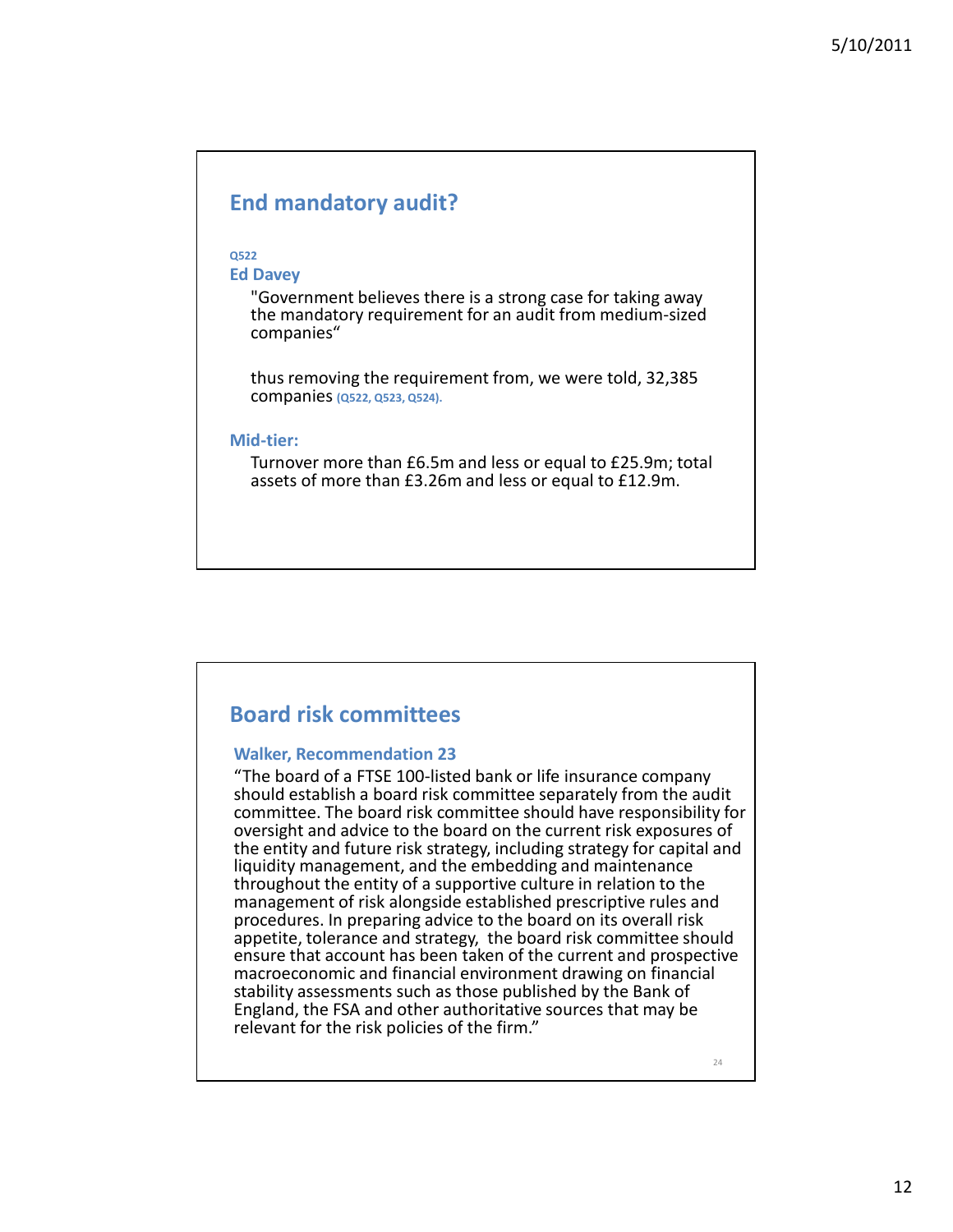### **Walker Recommendation 24**

"In support of board-level risk governance, a BOFI board should be served by a CRO who should participate in the risk management and oversight process at the highest level on an enterprise-wide basis and have a status of total independence from individual business units. Alongside an internal reporting line to the CEO or CFO, the CRO should report to the board risk committee, with direct access to the chairman of the committee in the event of need. The tenure and independence of the CRO should be underpinned by a provision that removal from office would require the prior agreement of the board. The remuneration of the CRO should be subject to approval by the chairman or chairman of the board remuneration committee."

25

# **Board risk committees**

### **Walker Recommendation 25**

"The board risk committee should be attentive to the potential added value from seeking external input to its work as a means of taking full account of relevant experience elsewhere and in challenging its analysis and assessment."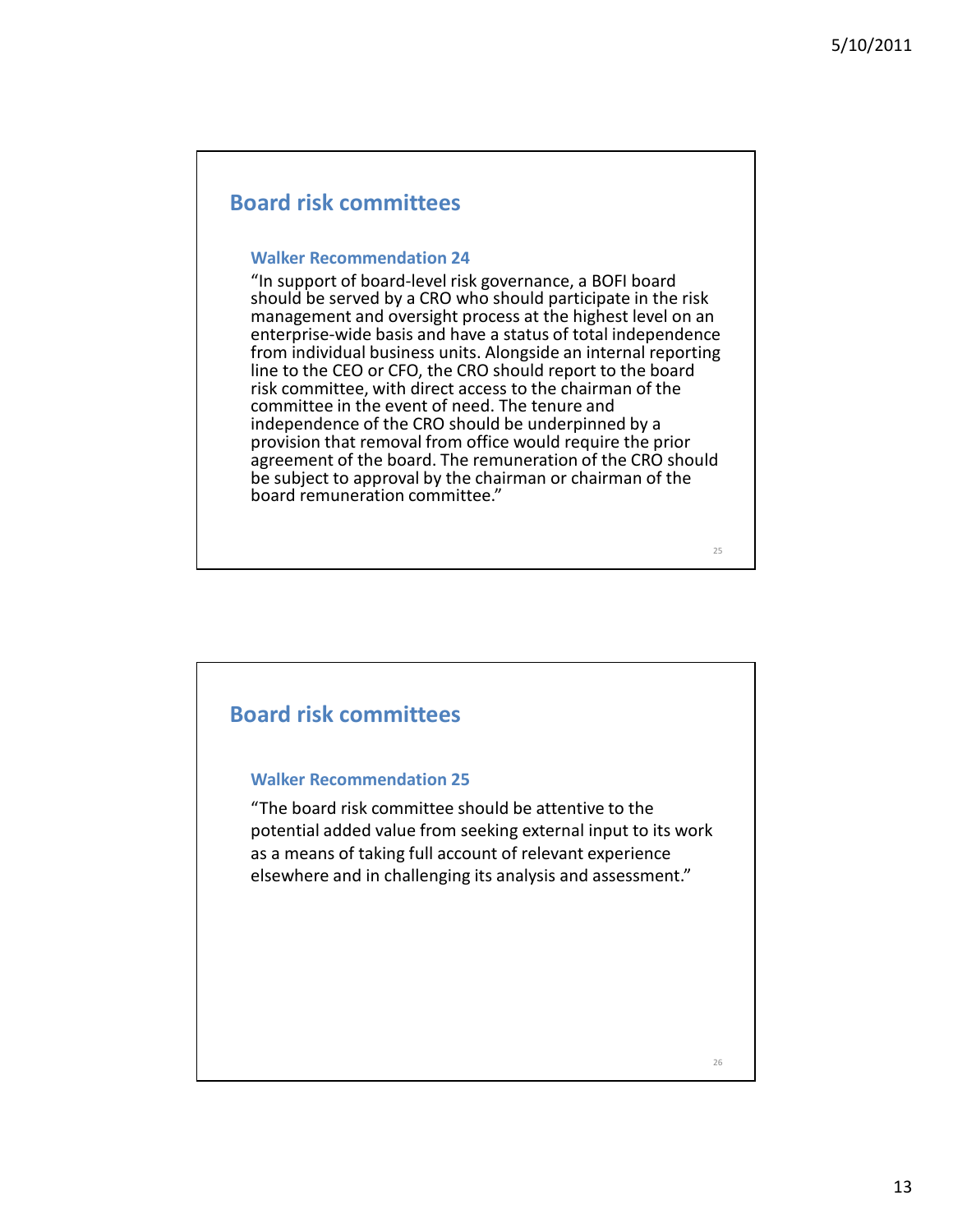### **Walker Recommendation 26**

"In respect of a proposed strategic transaction involving acquisition or disposal, it should as a matter of good practice be for the board risk committee in advising the board to ensure that a due diligence appraisal of the proposition is undertaken, focusing in particular on risk aspects and implications for the risk appetite and tolerance of the entity, drawing on independent external advice where appropriate and available, before the board takes a decision whether to proceed."

27

# **Board risk committees**

### **Walker Recommendation 27**

"The board risk committee (or board) risk report should be included as a separate report within the annual report and accounts. The report should describe thematically the strategy of the entity in a risk management context, including information on the key risk exposures inherent in the strategy, the associated risk appetite and tolerance and how the actual risk appetite is assessed over time covering both banking and trading book exposures and the effectiveness of the risk management process over such exposures. The report should also provide at least high-level information on the scope and outcome of the stress-testing programme. An indication should be given of the membership of the committee, of the frequency of its meetings, whether external advice was taken and, if so, its source."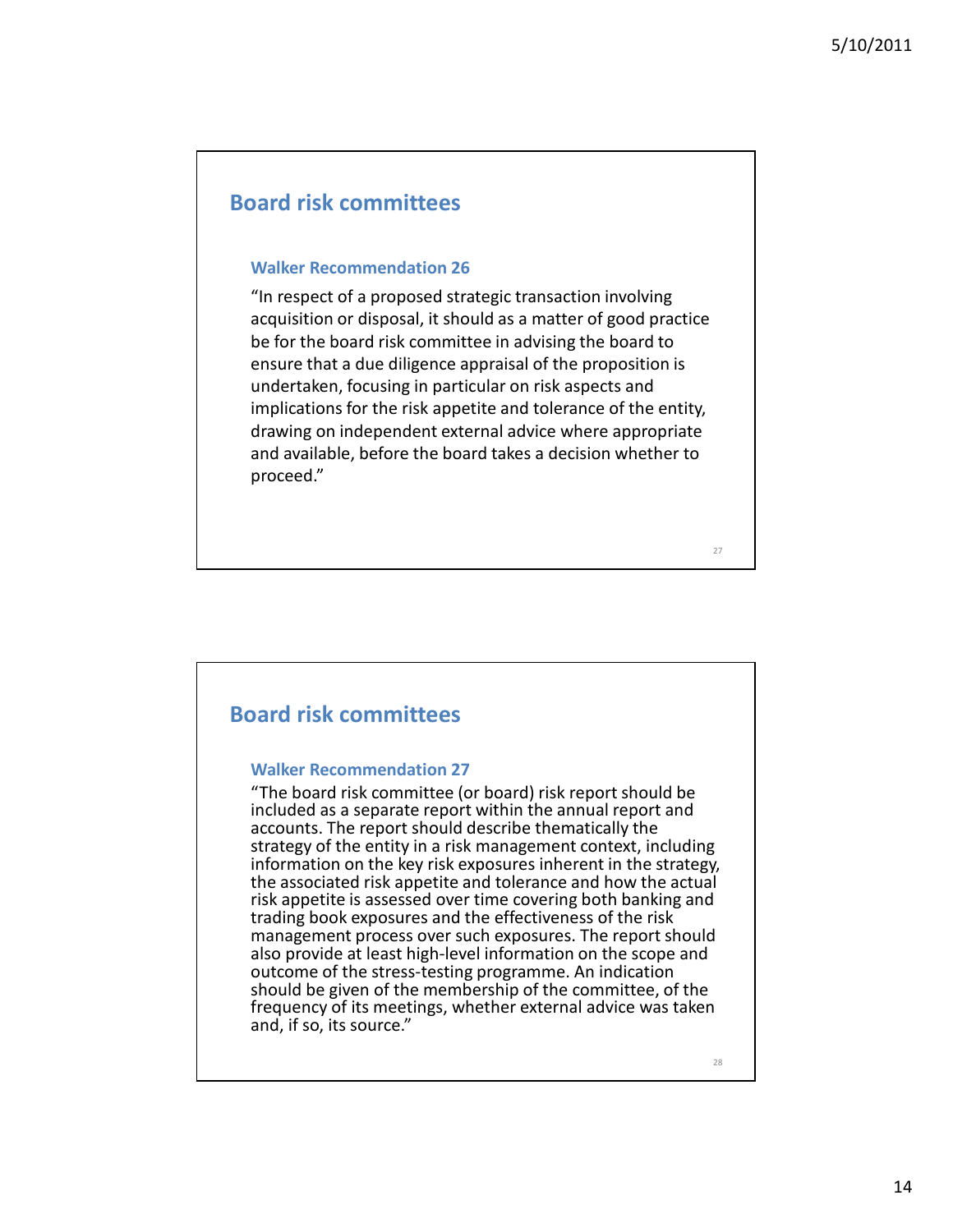**House of Lords The Select Committee on Economic Affairs**

Inquiry on

**AUDITORS: MARKET CONCENTRATION AND THEIR ROLE**

*Evidence Session No. 5 Heard in Public* **TUESDAY 9 November 2010 Examination of Witnesses including** *Witness:* **Baroness Hogg, Chairman, Financial Reporting Council**

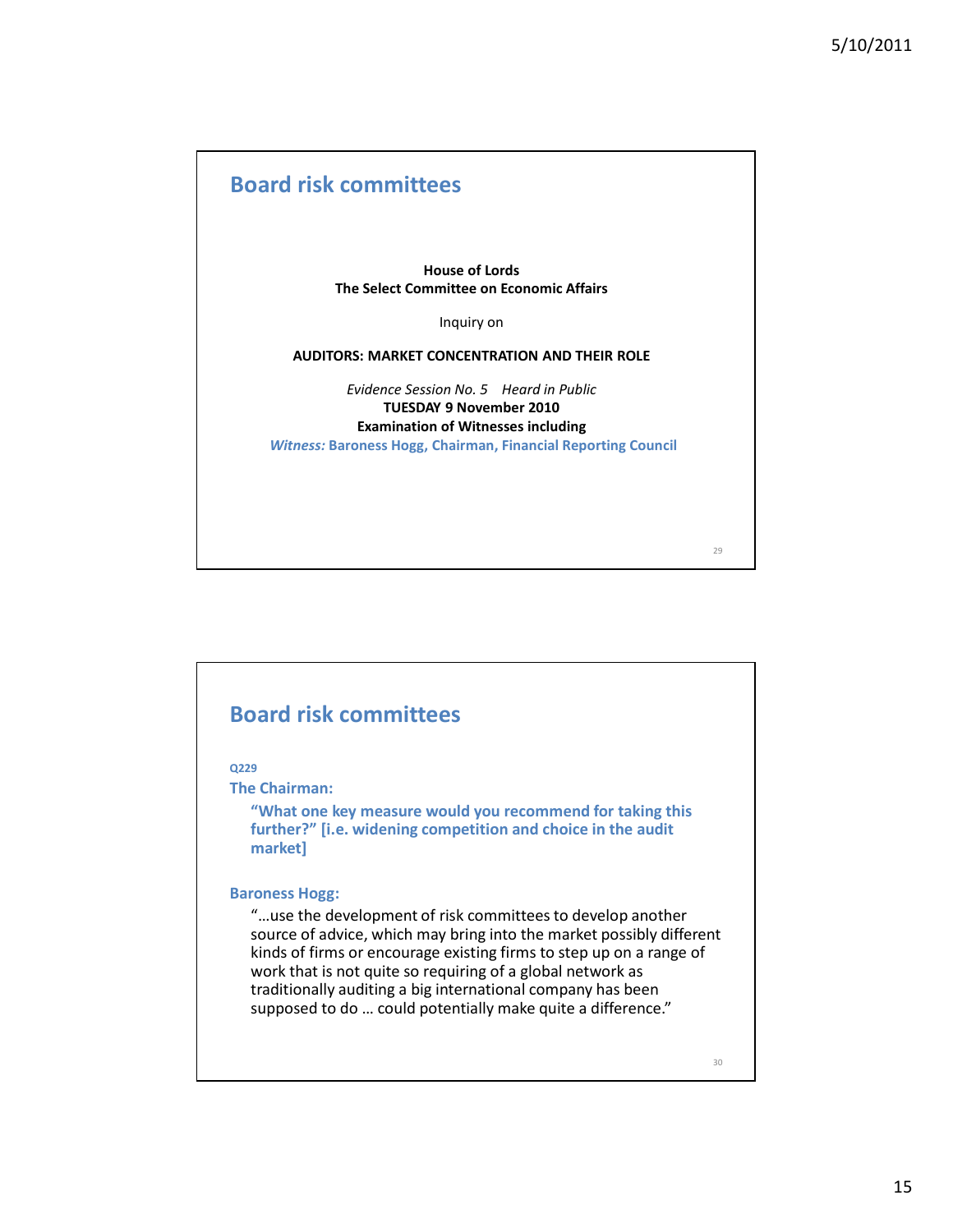**House of Lords The Select Committee on Economic Affairs**

Inquiry on

#### **AUDITORS: MARKET CONCENTRATION AND THEIR ROLE**

*Supplementary Evidence from The Financial Reporting Council* **22 December 2010**

# **Board risk committees**

#### **SC/10-11/EA105**

"The FRC would encourage banks and other systemic institutions to use non-Big Four firms as a source of advice to their risk committees. This would give such firms an exposure to large companies that they might not otherwise have access to and may in time provide them with the opportunity to tender for the audits of some of these entities'

32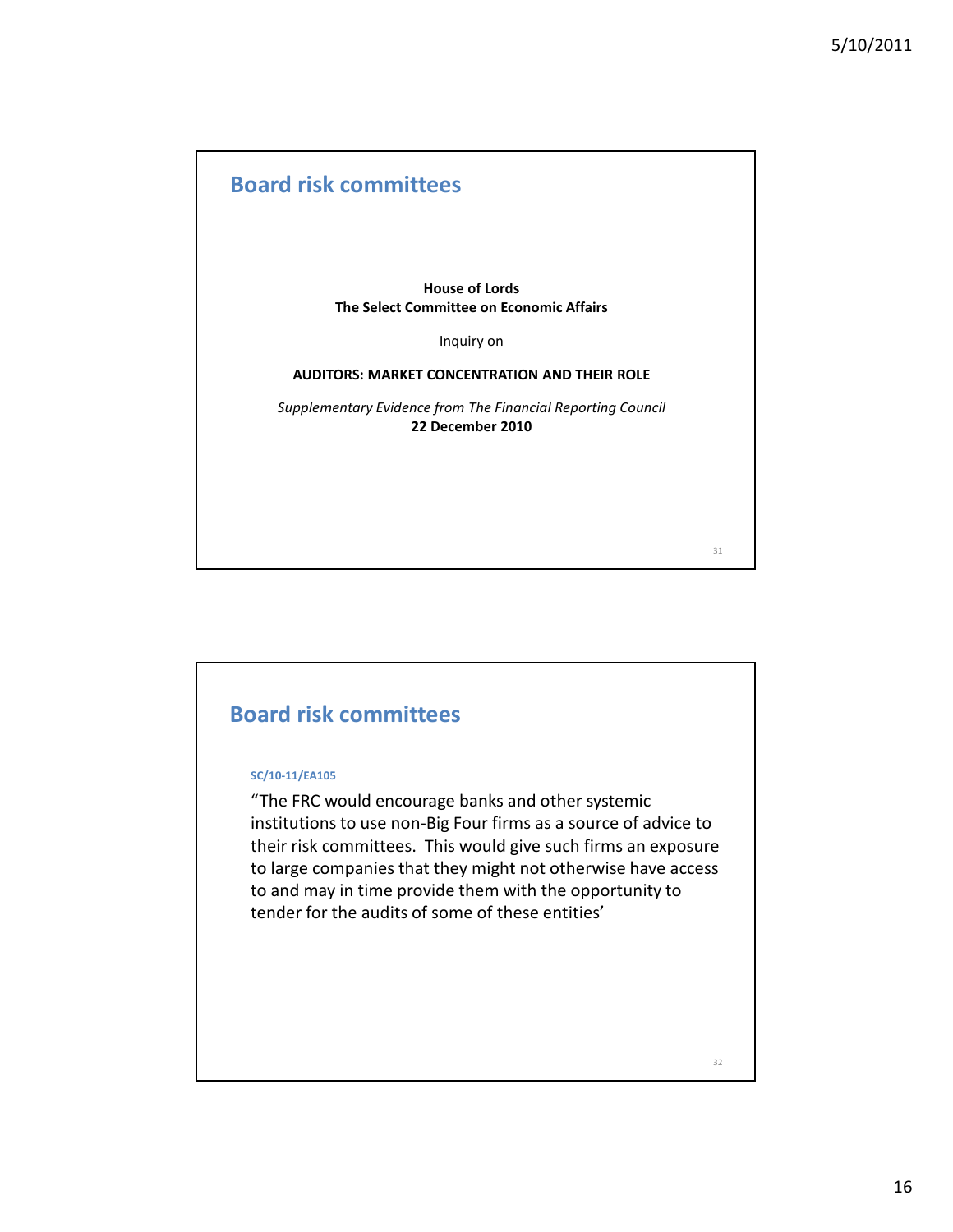**House of Lords The Select Committee on Economic Affairs**

Inquiry on

#### **AUDITORS: MARKET CONCENTRATION AND THEIR ROLE**

*Evidence Session No. 6 Heard in Public* **TUESDAY 9 November 2010 Examination of Witnesses**

*Witnesses:* **Mr. Scott Halliday (Ernst & Young), Mr. Ian Powell (PwC), Mr. John Griffith-Jones (KPMG) and Mr. John Connolly (Deloitte)**

33

## **Board risk committees Q246: Mr. John Connolly, Deloitte:** "The concept of independent advisers advising risk committees is a good one." **Q256: Mr. Griffith-Jones, KPMG:** "I personally believe that the auditors have an important role to play around the risk area and to mandate the auditors out of the loop that risk advisers have to be, as it were, not the auditor; we need to be careful with the definitions that we use. I quite accept that they shouldn't be advising but if the consequences of having a separate set of risk advisers is that the auditors do not get involved in risk, I think that would be to miss a major learning from the financial crisis and that we must be careful how we structure those rules. I also think that the chances of a risk adviser being another audit firm are by no means 100% and it's certainly not a way of increasing competition." 34